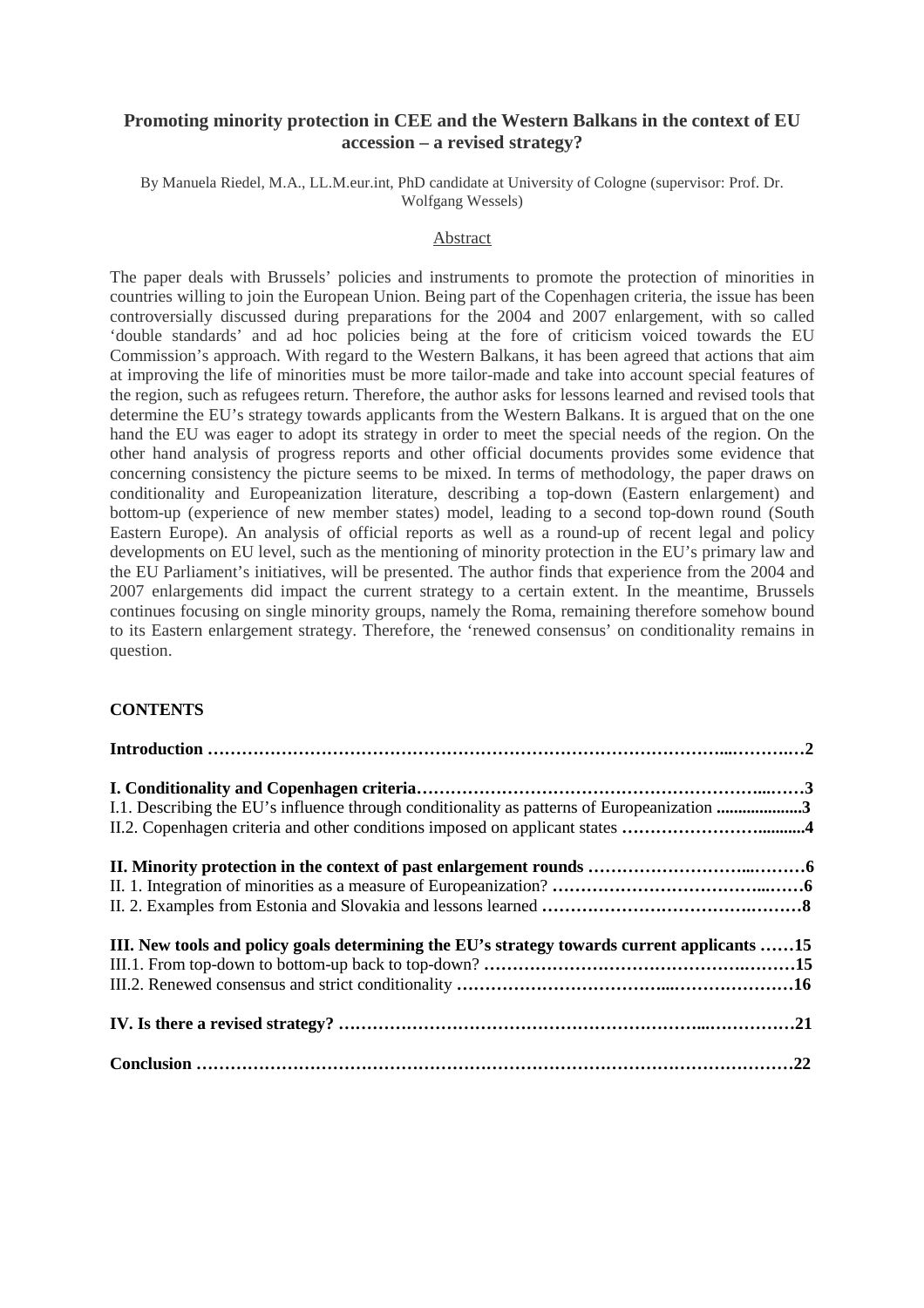# **Introduction**

In the early 1990s the promotion of minority protection became an essential element of the European Union's democracy promotion in post-communist states. In the light of the breakdown of the communist block and the war in former Yugoslavia, the EU discovered minority protection as a mean of maintaining security and stability in the region and the whole European Union. In terms of promoting the protection of minorities in the context of the association and accession preparations of Central and Eastern European countries, conditionality was at the core of the European Union's strategy. Central to this approach were the Copenhagen criteria of 1993 requiring amongst others the rule of law, stable democratic institutions as well as human rights and respect for minorities.

While the EU is described to be because of the power asymmetry of the accession process much more influential in the field minority protection than the OSCE and the Council of Europe, the actual impact of the EU's conditionality on the situation of minorities living in Central and Eastern European countries has been controversially discussed throughout the past and current association and accession processes. For Central and Eastern Europe criticism related to discrepancies between the EU's lack of internal commitment to minority protection and the prominent role the issue played in the EU's external relations. Also the EU's requirements on minority protection were vague, creating uncertainty amongst the candidates and limiting the effectiveness of the EU's conditionality, not only because priorities changed over time and different conditions were imposed to single countries.

Against this background, this contribution discusses elements of the EU's promotion of minority protection in past and current countries hopeful to join the EU. It is argued that on the one hand the EU was eager to adopt its strategy in order to meet the special needs of the region. On the other hand analysis of progress reports and other official documents provides some evidence that concerning consistency the picture seems to be mixed. In terms of methodology, the paper draws on conditionality and Europeanization literature, describing a top-down (Eastern enlargement) and bottom-up (experience of new member states) model, leading to a second top-down round (South Eastern Europe). The author finds that experience from the 2004 and 2007 enlargements did impact the current strategy to a certain extent. In the meantime, Brussels continues focusing on single minority groups, namely the Roma, remaining therefore somehow bound to its Eastern enlargement strategy.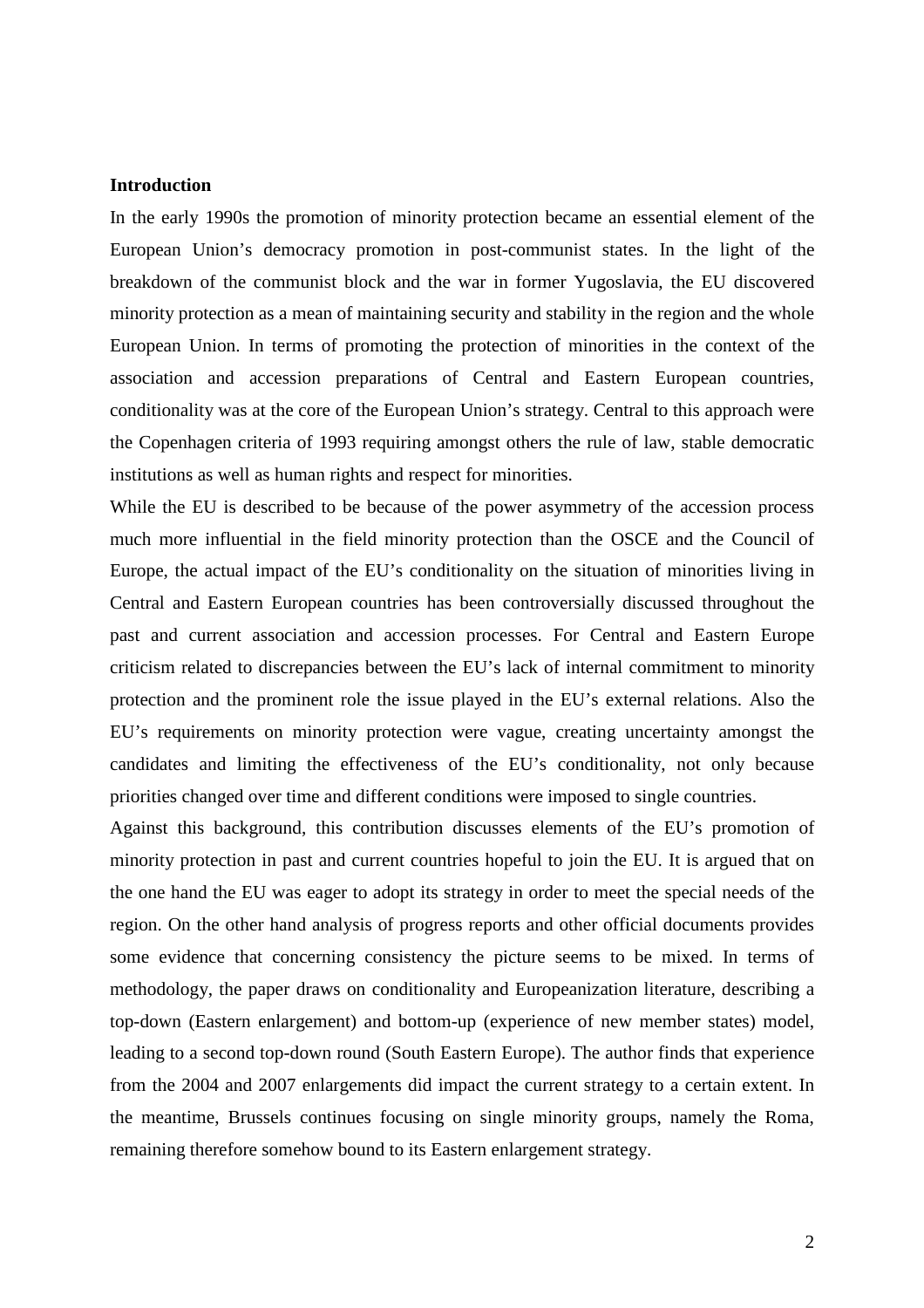# **I. Conditionality and Copenhagen criteria**

This section discusses central elements of the EU's basic instruments and texts for promoting the integration of minorities in countries willing to join the EU during accession processes.

# **I.1. Describing the EU's influence through conditionality as patterns of Europeanization**

Conditionality is often described as a primary means of democracy promotion and Europeanization in post-communist states, given a clear incentive structure and the power asymmetry between the EU Commission and candidate states that leads to a substantial EU influence on structures and policy processes in the latter.<sup>1</sup> Steunenberg and Dimitrova define the EU's enlargement conditionality as "exchange between the EU and a candidate country in which the EU offers the candidate a (realistic) prospect of EU membership, if the candidate implements a wide range of (EU driven) domestic reforms."<sup>2</sup> The so called carrot and stick approach of conditionality involves the withdrawal of the benefits of accession and halting or slowing down the process, if candidate states' governments fail to progress with reforms when adapting to key features of membership such as a stable democratic regime.<sup>3</sup>

With regard to Europeanization<sup>4</sup>, the model has rather been confined to member states with little attention to accession countries and how they react, but there is a strong case for arguing that such countries, joining the EU and undergoing a fast-track adoption of EU legislation, are most likely to reveal intensive Europeanization.<sup>5</sup> The EU here has had and has more opportunity for a formative influence than in states with established and functioning institutions.<sup>6</sup> If applied to post communist applicant states, Europeanization in this sense is

<sup>&</sup>lt;sup>1</sup> G. Sasse, EU Conditionality and Minority Rights: Translating the Copenhagen Criterion into Policy, EUI Working Paper RSCAS, No. 2005/162005, p. 4.

 $2^2$  B. Steunenberg, A. Dimitrova, Compliance in the EU enlargement process: The limits of conditionality,

European Integration Online Papers (EIoP) 2007, Vol. 11, No. 5, p. 3; http://eiop.or.at/eiop/texte/2007-005a.htm, downloaded 04.01.2008.

<sup>&</sup>lt;sup>3</sup> Ibidem.

<sup>&</sup>lt;sup>4</sup> Generally, Europeanization stands for a process in which European rules, mechanisms and collective

understandings interact as independent variables with given domestic structures, see J. Caporaso, James, The Three Worlds of Regional Integration Theorie, in: P. Graziano, M. Vink (eds.), Europeanization: New Research Agendas, Palgrave 2007, p. 27. Europeanization as an analytical concept is therefore used to examine the changes in domestic structures and policies that occur in response to policies and practices institutionalized at the European level, using misfit and conditionality as explanations of how Europeanization works, see e.g. C. Radaelli, Whither Europeanization? Concept Stretching and Substantive Change, European Integration Online Papers 4 (8), 2000; T. Börzel, T. Risse, Conceptualizing the Domestic Impact of Europe, in: K. Featherstone, C. Radaelli (eds.), The Politics of Europeanization, Oxford 2003, pp. 55–78; T. Risse, M. Green Cowles, J. Caporaso (eds.), Transforming Europe: Europeanization and Domestic Change, Ithaca NY 2003; A. Héritier, D. Kerwer, C. Knill, D. Lehmkuhl et al. (eds.), Differential Europe: The European Union Impact on National Policy Making, New York–Oxford 2001; B. Kohler-Koch, Europäisierung: Plädoyer für eine Horizonterweiterung, in: M. Knodt, B. Kohler-Koch (eds.), Deutschland zwischen Europäisierung und Selbstbehauptung, Frankfurt 2000, pp. 11–31.<br><sup>5</sup> G. Pridham, Designing Democracy: EU Enlargement and Regime Chance in Post-Communist Europe, Palgrave

<sup>2005,</sup> p. 19.

 $<sup>6</sup>$  Ibidem, p. 116.</sup>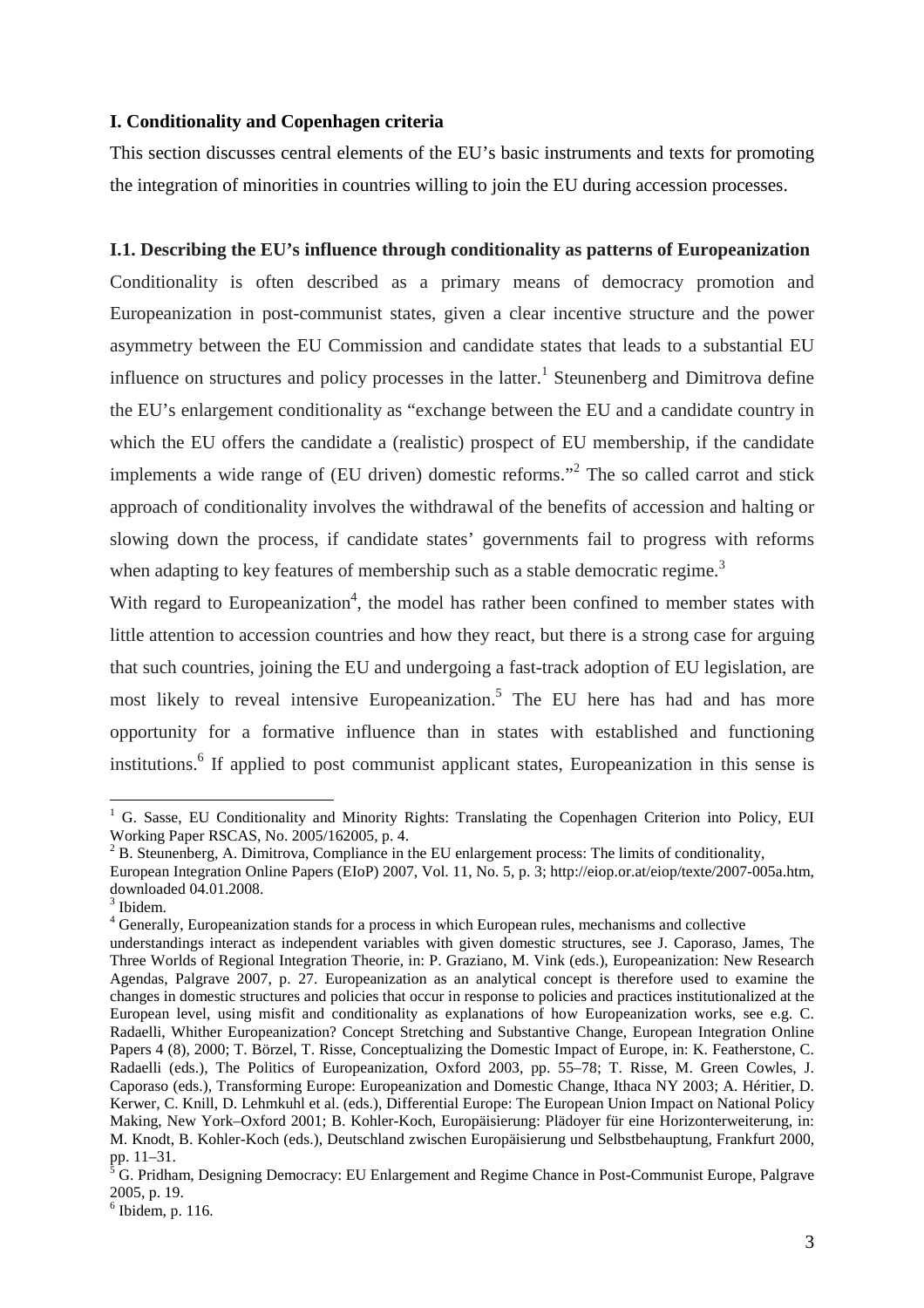often described as "export" of European values, institutions and norms from the West to the "importing" East of Europe, which not only leads to policy changes but also causes problems.<sup>7</sup> In this regard and taken into account several enlargement rounds, it could be interesting to discuss a somehow extended model of Europeanization, based on Börzel's twoway process<sup>8</sup>: There could be a first top-down dimension, describing the EU's minority protection strategy of the 2004 and 2007 enlargement rounds. This is followed by a bottom-up round in which the EU formulated lessons learned and representatives of new member states hoped to upload minority-related aims to the EU level. As a third element, another top-down round could be described, meaning the EU's strategy towards current and future candidate countries.

#### **II.2. Copenhagen criteria and other conditions imposed on applicant**

 $\overline{a}$ 

The EU's acquis communautaire which, based on negotiations, has to be adopted by the candidate countries before their accession to the EU, was extended by an 'enlargement acquis' when discussions relating to the accession of post-communist states started.<sup>9</sup> For the candidate countries of the 2004 and 2007 enlargement rounds, the approach developed in the Agenda  $2000^{10}$  on the basis of the accession criteria established in 1993 by the Copenhagen European Council applied.<sup>11</sup> These stipulate that membership requires that the applicant country ensures the 'stability of institutions guaranteeing democracy, the rule of law, human rights, and the respect for and protection of minorities.' When the Treaty of Amsterdam entered into force in 1999, the political criteria defined at Copenhagen were for the most part enshrined as a constitutional principle in the Treaty on European Union (TEU).

<sup>&</sup>lt;sup>7</sup> H. Schubert (ed.), Europäisierung – Begriff, Idee und Verwendung im interdisziplinären Diskurs, Forschungsverband Ost- und Südosteuropa, forost Arbeitspapiere Nr. 38, December 2006, p. 17.

<sup>&</sup>lt;sup>8</sup> T. Börzel, Pace-Setting, Foot-Dragging, and Fence-Sitting: Member State Responses to Europeanization, "Journal of Common Market Studies" 2002, No. 40 (2), pp. 193–214.

<sup>&</sup>lt;sup>9</sup> A. Dimitrova, Enlargement driven change and post communist transformations: A new perspective, in: A. Dimitrova (ed.), Driven to Change: The European Union's Enlargement Viewed from the East, Manchester University Press 2004, p. 8 f, the 'enlargement acquis' includes amongst others requirements for horizontal administrative reform, regionalization, reform of the judiciary, ethnic minorities' rights and border treaties.

<sup>&</sup>lt;sup>10</sup> European Commission (1997) Agenda 2000 - Commission Opinion on Slovakia's Application for Membership of the European Union, DOC/97/20, Brussels, 15 July 1997.

 $11$  COM (2001) 252 final: 5. The criteria read as follows: Any country seeking membership of the European Union (EU) must conform to the conditions set out by Article 49 and the principles laid down in Article 6(1) of the Treaty on European Union. Relevant criteria were established by the Copenhagen European Council in 1993 and strengthened by the Madrid European Council in 1995. To join the EU, a new Member State must meet three sets of criteria: – political: stability of institutions guaranteeing democracy, the rule of law, human rights and respect for and protection of minorities; – economic: existence of a functioning market economy and the capacity to cope with competitive pressure and market forces within the Union; – acceptance of the Community acquis: ability to take on the obligations of membership, including adherence to the aims of political, economic and monetary union, see http://europa.eu/scadplus/glossary/accession\_criteria\_copenhague\_en.htm.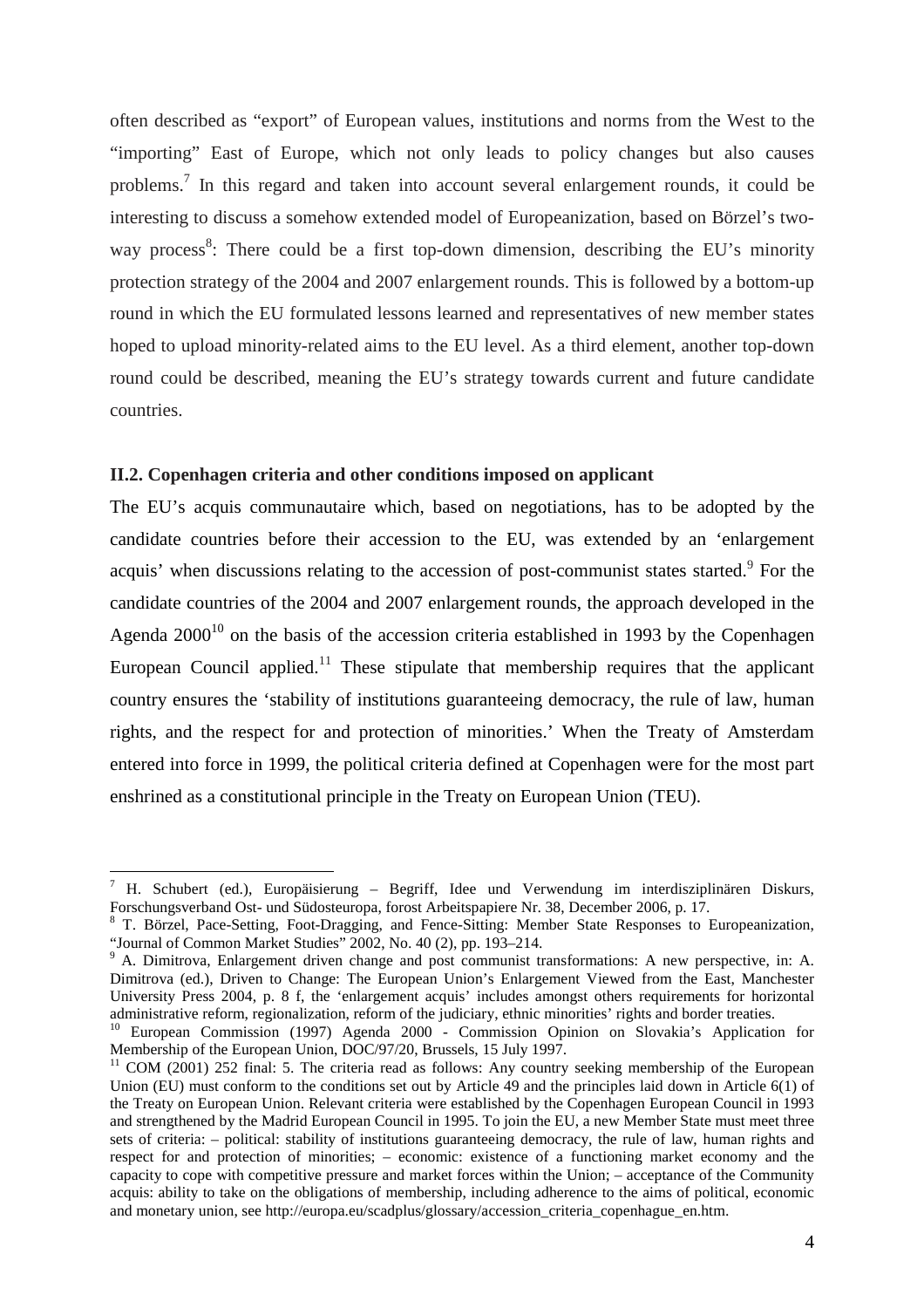Although the European Union does not provide a 'minority rights policy', some scholars observed, not least as a consequence of the latest enlargement preparations, a stronger focus of the EU on minorities, describing an 'internalisation of the protection of minorities in the EU system'.<sup>12</sup> An obvious example of this development is the mentioning of respect for the rights of persons belonging to minorities in the text of the EU constitution draft and the to-beratified Lisbon treaty (Art. 2): 'The Union is founded on the values of respect for human dignity, freedom, democracy, equality, the rule of law and respect for human rights, including the *rights of persons belonging to minorities*. These values are common to the Member States in a society in which pluralism, non-discrimination, tolerance, justice, solidarity and equality between women and men prevail' [emphasis added]. The provision was agreed upon not in the drafting stage for the Treaty establishing a Constitution for Europe but at the Intergovernmental Conference under the Italian Presidency at the end of 2003 and has been criticised for remaining ambiguous and rather modest, despite the actual success of being mentioned in the EU's primary law.<sup>13</sup> Nevertheless, the fact that Hungary played a decisive role when the issue was discussed in the European Convention and later on at the Intergovernmental Conference, $^{14}$  could be a case for arguing that new member states (indeed, even before their accession) up-loaded their attempt to include minority protection in the EU's primary law to the European level. In addition, one of the most important arguments for including minority protection in the EU's primary law was that the EU should be wedded to its position in the accession process,  $^{15}$  therefore, at least legally, putting an end to double standards.

Article 49 of the TEU stipulates that "[a]ny European State which respects the principles set out in Article 6(1) may apply to become a member of the Union." In the meantime Art. 6(1) does not mention minority protection. Nevertheless, fulfilment of the political Copenhagen criteria is a precondition for opening accession negotiations, but in the meantime the Copenhagen criteria do not offer a definition of what constitutes a minority. In theory the decision was left up to the candidate countries, but a definition can somehow be taken from various Commission Opinions and Regular Reports: In general, the Commission refers to

<sup>&</sup>lt;sup>12</sup> G. Toggenburg, A rough orientation Through a Delicate Relationship. The EU's Endeavours for (its) Minorities, in European Integration Online Papers (EioP), Vol. 4 (2000) No. 16, p. 25, available http://www.eiop.or.at/eiop/texte/2000-016a.htm (accessed 18 January 2008).

<sup>&</sup>lt;sup>13</sup> G. Toggenburg, A remaining share or a new part? The Union's role vis-à-vis minorities after the enlargement decade, EUI Working Paper LAW No. 2006/15, p. 7, who who amongst others criticises the fact that the provision is not followed by any policy provision or competence base in the text.

<sup>&</sup>lt;sup>14</sup> B. Vizi, The Unintended Legal Backlash of Enlargement? The Inclusion of the Rights of Minorities in the EU Constitution, in: Regio. Minorities, Politics, Society, Vol. 8, 2005, p. 89.

<sup>&</sup>lt;sup>15</sup> B. Vizi, The Unintended Legal Backlash of Enlargement? The Inclusion of the Rights of Minorities in the EU Constitution, in: Regio. Minorities, Politics, Society, Vol. 8, 2005, p. 90.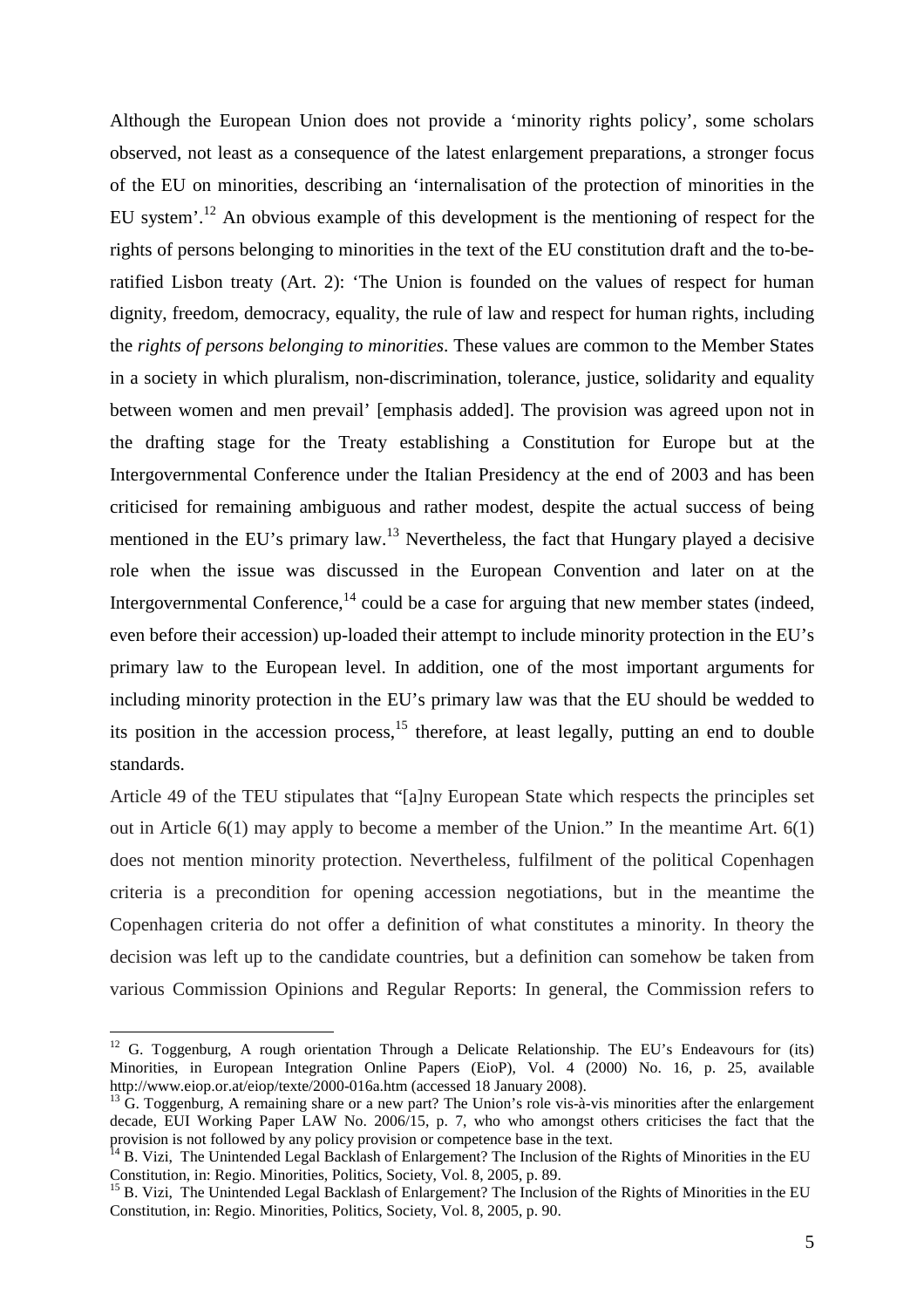national minorities while the European Parliament in several texts emphasized the need also to protect ethnic, linguistic, religious and other minorities.<sup>16</sup>

With the expansion of its democracy agenda and in the light of the EU's concerns about the state of democracy in future member states, the Commission developed new instruments for furthering conditionality.<sup>17</sup> These included: the Regular Reports (the annual monitoring reports of the Commission on candidate countries that started in 1998), the complementary Accession Partnerships and PHARE Democracy Programme and twinning arrangements with individual member states. The EU also used demarches as well as statements by the European Parliament to show its opinion on reforms in the candidate countries, e.g. on Slovakia under the Mečiar government (RFE/RL 1996).<sup>18</sup>

#### **II. Minority protection in the context of past enlargement rounds**

Given this introduction to the theoretical setting and to what the EU's minority protection policy is about, the following section will provide an overview about the EU's progress reports issued for two critical countries, Estonia and Slovakia. Furthermore, a round-up of findings with regard to lessons that have been learned from this enlargement round will be presented.

## **II. 1. Integration of minorities as a measure of Europeanization?**

In terms of democratic conditionality, scholars agreed that the somewhat informal and ad hoc approach the EU used in the 1980s towards states like Spain, Portugal and Greece that arose amongst others due to the inability to define democracy would not suffice for the CEECs and Western Balkan countries.<sup>19</sup> In this sense, the Commission adopted a "checklist approach" as there supposedly was a lack of strategy and coherence in the EU's approach towards the CEECs.<sup>20</sup> Despite the fact that the political aspects of the Copenhagen criteria played a prominent role before the first invitations to the CEECs in 1997 to negotiate accession, the issue was treated as country-specific. Therefore, in terms of minority protection as part of the political conditions set by the EU, Brussels's conditionality in post-communist states is described as being based on a cumulative effect of different international institutions, with the

<sup>&</sup>lt;sup>16</sup> D. Kochenov, Commission's Approach to Minority Protection during the Preparation of the EU's Eastern Enlargement: Is 2 Better than the Promised 1?, European Diversity and Autonomy Papers EDAP 02/2007, p. 18 f.

<sup>&</sup>lt;sup>17</sup> G. Pridham, The Scope and Limitations of Political Conditionality: Romania's Accession to the EU, *Comparative European Politics*, 2007 (5), p. 352.

<sup>&</sup>lt;sup>18</sup> M. Ilcheva, Preparing for the New Minorities in Europe: The EU Influence on National Minority Protection in Romania and Slovakia, Jean Monnet/Robert Schuman Paper Series Vol.5, 2005, No. 25, p. 7.

 $19$  G. Pridham, Designing Democracy: EU..., p. 38.

 $20$  Ibidem, p. 41.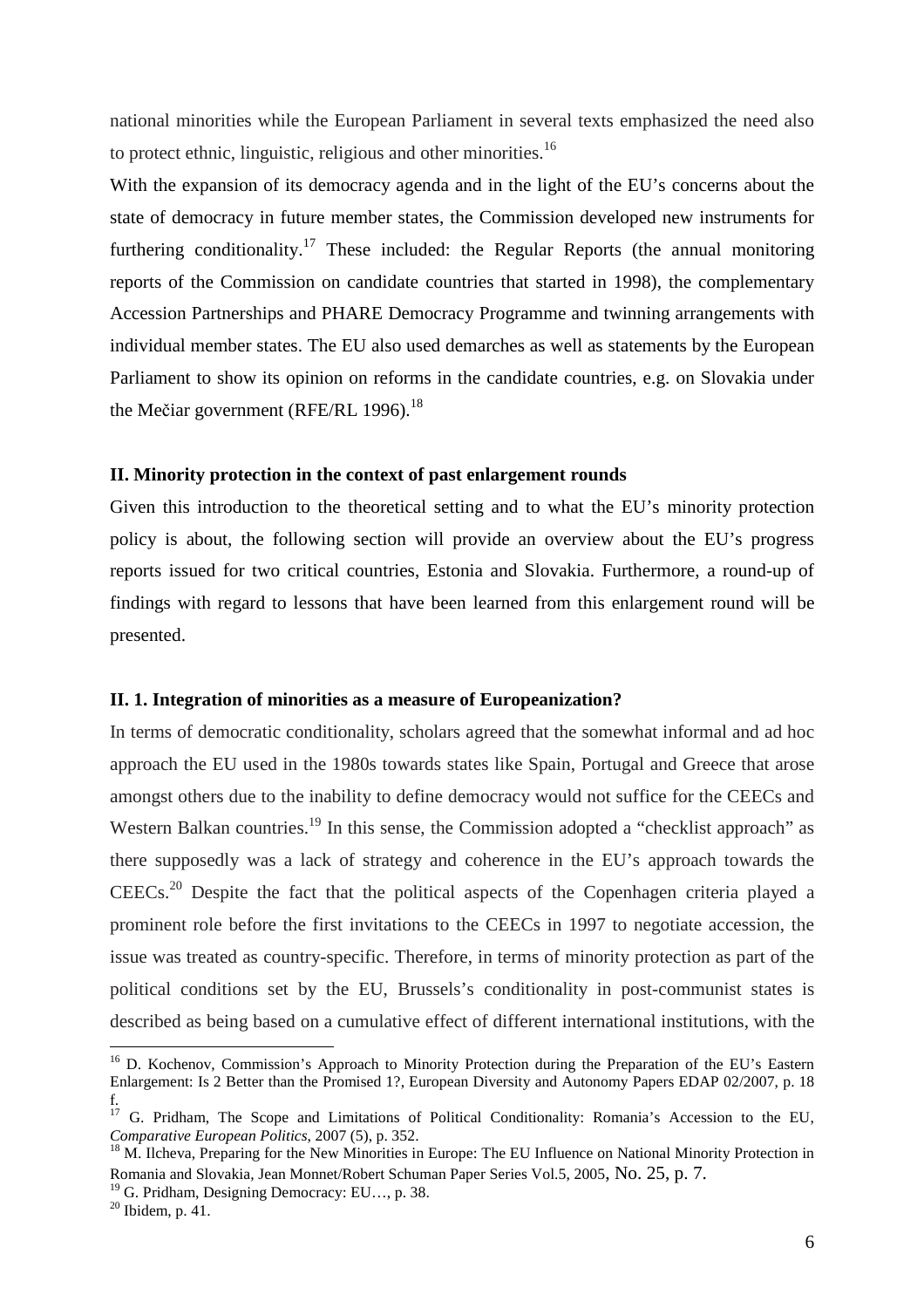outcomes depending on domestic political constellations and pressures.<sup>21</sup> In this regard, the EU somehow downloaded a hardly defined scheme of minority protection to the applicants, with its success being based on the power asymmetry of the accession process and the absolute intention of the post-communist states to become EU members.

In this regard, many scholars agreed that the political conditions set by the EU do not match with basic principles of an effective conditionality, namely credibility, consistency and continuity over time.<sup>22</sup> In addition, it is often said that conditionality referring to the acquis communautaire i.e. the implementation of the EU's primary and secondary law into national legislation is more effective than conditionality related to the 'democratic acquis'.<sup>23</sup> Nevertheless, the completion of the accession processes of all applicants of the 2004 and 2007 enlargement rounds provides evidence that these states remained committed to its obligations, despite the mentioned concerns. So why, from a political science point of view, do states comply? Two major explanations were given by Schimmelfennig and Sedelmeier in 2005. According to them, rationalists argue that candidates accept the high costs and try to stick to Brussels's conditions related to EU accession preparations because costs are small compared to the perceived benefits of EU membership (logic of consequences)<sup>24</sup> The cost-benefit calculations depend on four factors, according to Schimmelfennig and Sedelmeier: Clarity of conditions, size and speed of incentives related to EU membership, credibility of sanction threats and promises, and the size of adaptation costs.<sup>25</sup> According to the social learning model compliance with EU norms and values by a candidate state depends on the degree to which the collective identity and norms and values of the state correspond to EU standards (logic of appropriateness). $^{26}$ 

# **II. 2. Examples from Estonia and Slovakia and lessons learned**

 $\overline{a}$ 

Overall, in past enlargement rounds, there were no clear benchmarks reflecting a minority protection system inherent to the EU and its member states. Therefore it is suitable to check

<sup>&</sup>lt;sup>21</sup> G. Sasse, EU Conditionality and Minority Rights: Translating the Copenhagen Criterion into Policy, EUI

Working Paper RSCAS, No. 2005/162005, p. 18. Pressure might be related e.g. to media debates, timing and the question whether a government's standing was affected by a negative report of the Commission.

<sup>22</sup> G. Sasse, EU Conditionality and Minority Rights: Translating the Copenhagen Criterion into Policy, EUI Working Paper RSCAS, No. 2005/162005, p. 4.

<sup>&</sup>lt;sup>23</sup> F. Schimmelfennig, U. Sedelmeier (eds.), The Europeanization of Central and Eastern Europa, Ithaca NY: Cornell University Press, 2005, pp. 212 f.

<sup>&</sup>lt;sup>24</sup> F. Schimmelfennig, U. Sedelmeier (eds.), The Europeanization of Central and Eastern Europa, Ithaca NY: Cornell University Press, 2005, p. 10.

 $^{25}$  F. Schimmelfennig, U. Sedelmeier (eds.), The Europeanization of Central and Eastern Europa, Ithaca NY: Cornell University Press, 2005, pp. 12 f.

<sup>&</sup>lt;sup>26</sup> F. Schimmelfennig, U. Sedelmeier (eds.), The Europeanization of Central and Eastern Europa, Ithaca NY: Cornell University Press, 2005, p. 18.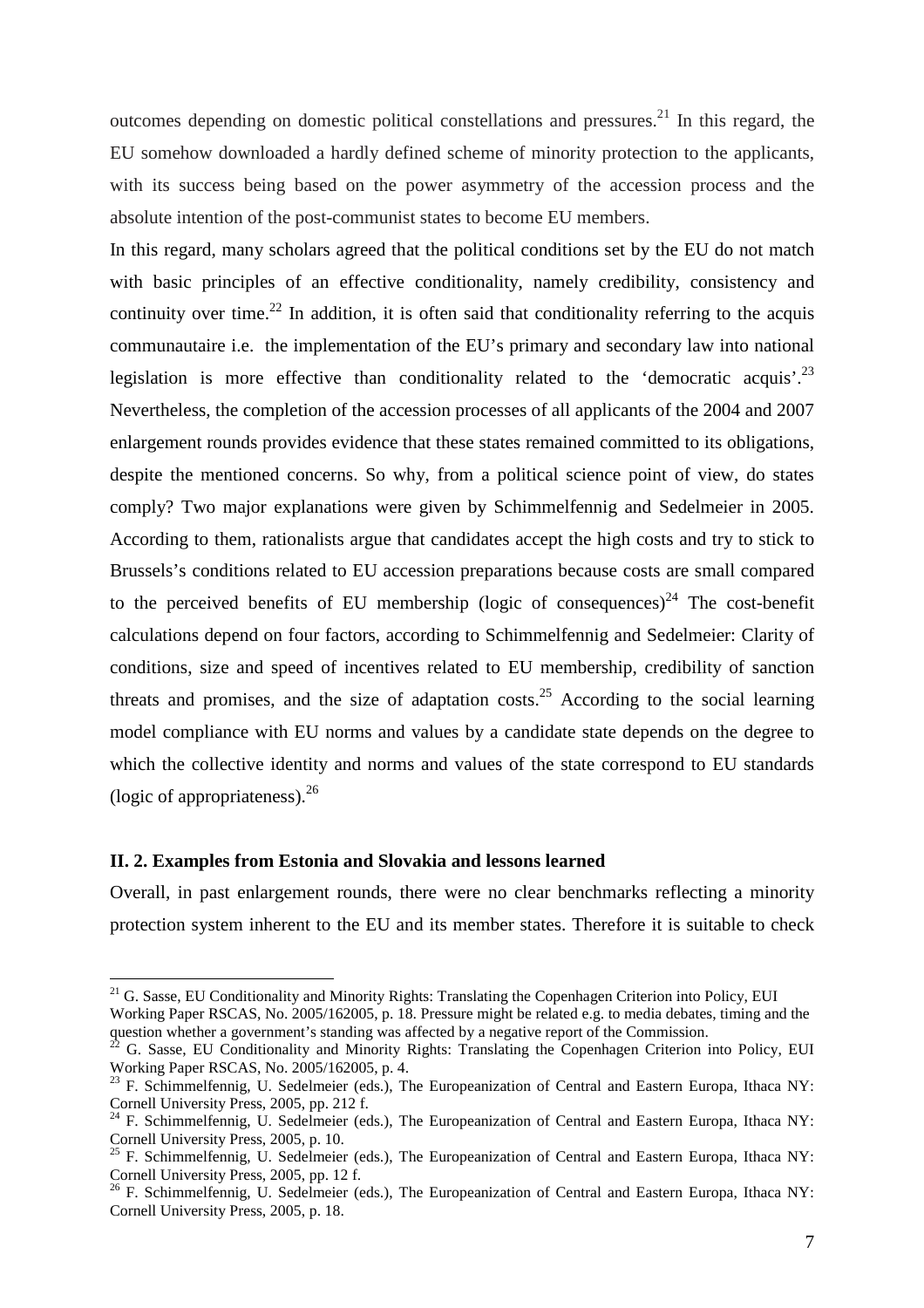the Progress Reports in order to set up a list of requirements the candidate countries had to fulfil as they tracked legal reforms in fields relevant for the protection of minorities. Generally, the reports referred to 'international' or 'European standards' of the Council of Europe or the OSCE without further specification (see e.g. 1998 Report on Estonia). Principally, developments on citizenship, naturalization procedures, language rights and electoral laws, the establishment of institutions within governments, parliaments or at local level managing minority issues and the launch of government programmes to address minority needs were observed.<sup>27</sup> As Hughes and Sasse further summarized trends were evaluated by numerical benchmarks, such as the number of a minority granted citizenship, number of requests for naturalization, the pass rate for language or citizenship tests, the number of school or classes taught in the state and minority languages, the number of teachers trained to teach in the state and minority languages or the extent of media and broadcasting in minority languages.<sup>28</sup> Progress was measured by using formulations such as 'significant progress', 'considerable efforts' or 'continuing commitment'.<sup>29</sup>

The EU used two main methods to monitor the candidate countries' compliance with the Copenhagen criteria: Evaluating the legislative processes and monitoring the systematic adaptation by assessing implementation.<sup>30</sup> Central to the EU Commission's monitoring task were the annual Regular Reports that followed in 1997 on from the Opinions. Through the reports which were based on a formulaic structure and were the result of documentation from many different sources such as the candidate countries, the OSCE and the Council of Europe and NGOs the EU channelled priorities as well as concerns and results in the field of minority protection. In the meantime only the conditions of two minority groups, Roma minorities in Bulgaria, the Czech Republic, Hungary, Romania and Slovakia and the Russo phone minority in Estonia and Latvia, were consistently stressed, while other sizeable groups such as the Hungarians in Romania and Slovakia were only marginally mentioned.<sup>31</sup> In the following a short overview of key findings of the Commission's 1998-2002 progress reports for Slovakia and Estonia as well as the comprehensive monitoring reports of 2003 with respect to minority

 $^{27}$  J. Hughes, G. Sasse G., Monitoring the Monitors: EU Enlargement Conditionality and Minority Protection in the CEECs, Journal on Ethnopolitics and Minority Issues in Europe, Issue 1/2003, p. 15.

<sup>28</sup> Ibidem.

<sup>29</sup> Ibidem.

<sup>&</sup>lt;sup>30</sup> J. Hughes, G. Sasse G., Monitoring the Monitors: EU Enlargement Conditionality and Minority Protection in the CEECs, Journal on Ethnopolitics and Minority Issues in Europe, Issue 1/2003, p. 14.

<sup>31</sup> Ibidem.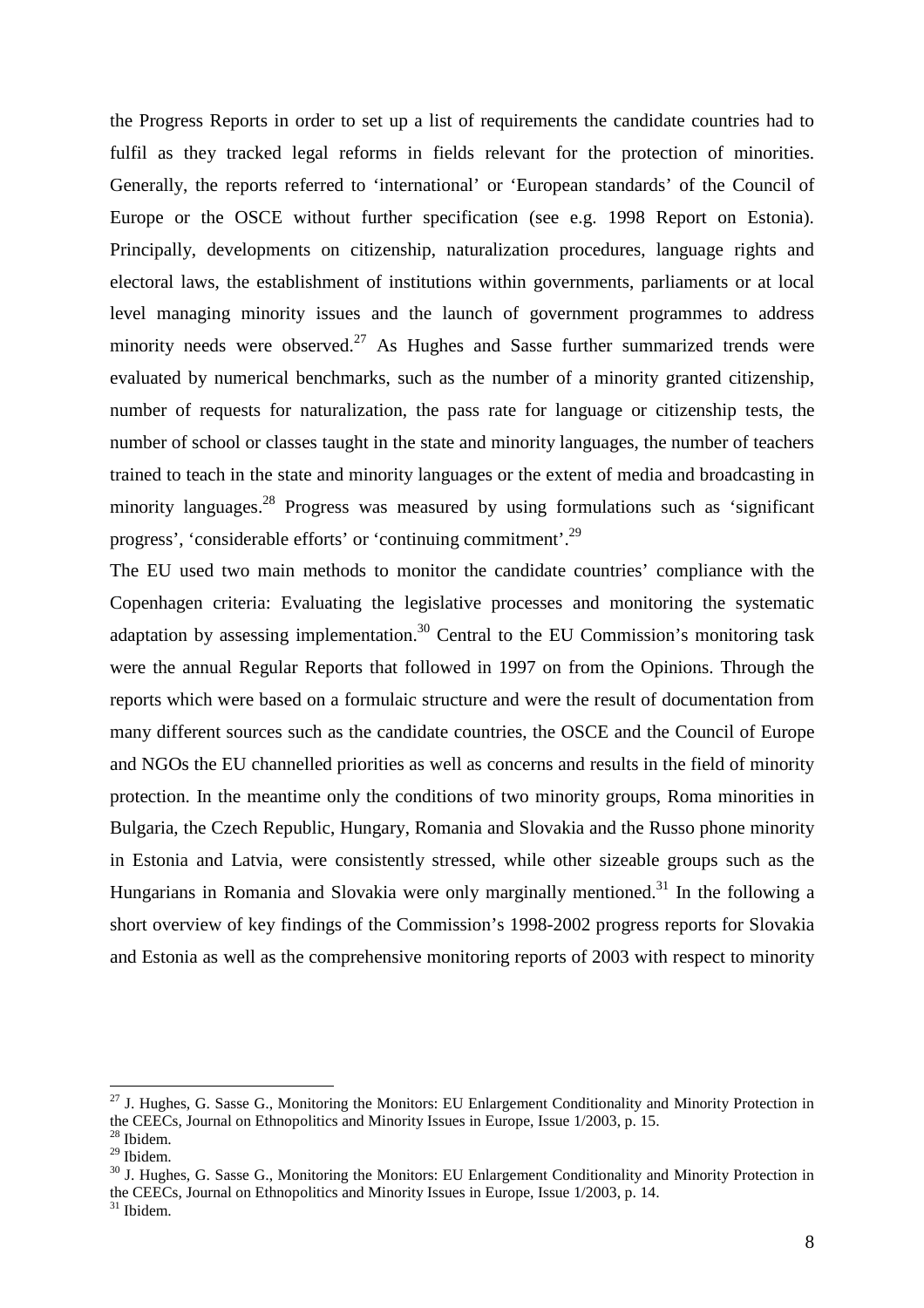related issues will be given in order to provide a picture of how the Commission's evaluations of progress in the field of minority protection looked like.<sup>32</sup>

#### *Estonia*

Short-term priorities for Estonia were an improved integration of non-Estonian nationals and the simplification of the naturalisation process, as well as better access to Estonian language teaching for non-Estonian speakers.

In its 1998 report the Commission criticized the postponement of the adoption of a law providing children with stateless parents born in 1992 and later with Estonian citizenship, while amendments regarding residence permits and special passports for non-citizens were welcomed.<sup>33</sup> The Commission remarked that the rights of the Russian-speaking minority continued to be observed and safeguarded with some restrictions.<sup>34</sup> Efforts to improve the teaching of Estonian to non-citizens as well as the parliament's document on the integration of non-Estonians were mentioned as setting out guidelines for implementing a national integration programme.<sup>35</sup> In the meantime the report asked for continuing public administration reform and further promotion of Estonian language learning.<sup>36</sup> In its 1999 report the Commission found that there were some improvements such as the amendment of a law on citizenship with regard to stateless children and some steps to assist the integration of non-Estonian speaker.<sup>37</sup> In the meantime further efforts were requested and the Estonian language law was seen as a step backwards to the political integration of non-citizens,  $38$  while the government action plan on the integration of non-Estonians into the Estonian society was welcomed.<sup>39</sup> In 2000 the report stated that there have been some amendments of the language law to adjust it to the requirements of the Europe Agreement.<sup>40</sup> and that an integration

 $32$  A review of the short-term and long-term priorities defined by the Commission as well as an evaluation of the target countries's efforts to fulfil these requirements can be found at http://europa.eu/scadplus/leg/en/s40016.htm (accessed 15 May 2008).

 $3$  European Commission (1998) Regular Report from the Commission on Estonia's progress towards accession, p. 11.

<sup>&</sup>lt;sup>34</sup> Ibidem.

<sup>35</sup> Ibidem.

<sup>&</sup>lt;sup>36</sup> European Commission (1998) Regular Report from the Commission on Estonia's progress towards accession, p. 12.

 $37$  European Commission (1999) Regular Report from the Commission on Estonia's progress towards accession, Regular Report – 13/10/99, p. 13.

<sup>&</sup>lt;sup>38</sup> European Commission (1999) Regular Report from the Commission on Estonia's progress towards accession, Regular Report – 13/10/99, p. 16.

<sup>&</sup>lt;sup>39</sup> European Commission (1999) Regular Report from the Commission on Estonia's progress towards accession, Regular Report – 13/10/99, p. 14.

<sup>&</sup>lt;sup>40</sup> European Commission (2000) Regular Report from the Commission on Estonia's progress towards accession, Regular Report, 8 November 2000, p. 20.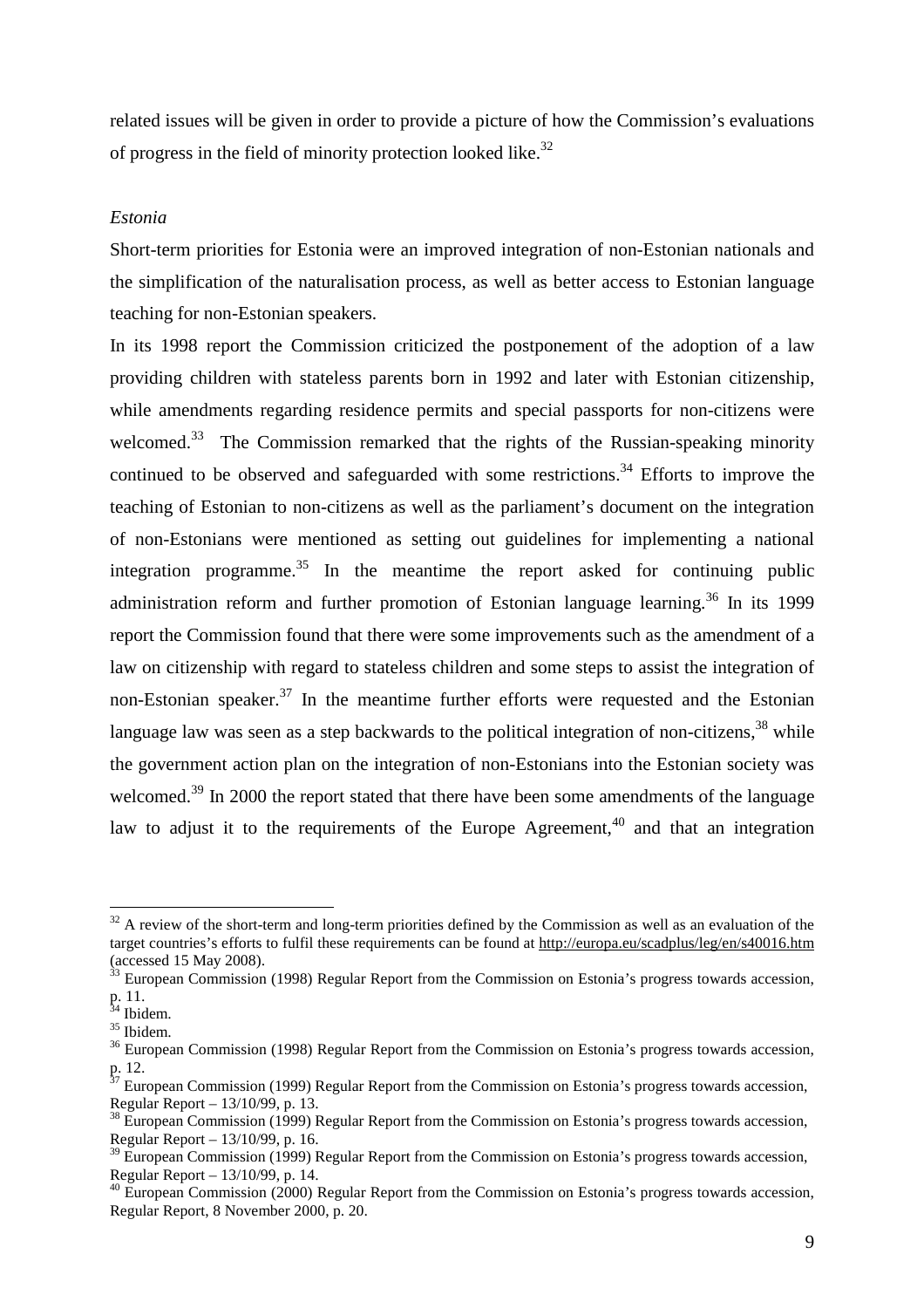programme for non-Estonians had been adopted. $41$  The Commission found that Estonia continued to fulfil the Copenhagen political criteria and that it has addressed most of the short-term priorities of the 1999 Accession Partnership in this area, including the introduction of amendments to the language law, the adoption of the State Integration Programme for non-Estonians or the reinforcement in the training of judges.<sup>42</sup> In 2001 the Commission highlighted that Estonia continued to develop the national integration programme.<sup>43</sup> It was stated that Estonia made considerable progress in further guarantying the respect and protection of minorities.<sup>44</sup> According to the Commission Estonia continued to make progress in implementing concrete measures for the integration of non-citizens and continues addressing the short and medium-term priorities.<sup>45</sup> In its 2002 report the Commission found the naturalisation procedure regulated by the Law on Citizenship was generally in line with international standards but that greater efforts should be made to address the particular conditions prevailing in Estonia.<sup>46</sup> Implementation of the integration programme appeared to have continued satisfactorily, according to the Commission.<sup>47</sup> In the meantime the report stated that Estonia should continue to ensure the meeting of language requirements of Russian-speakers in the public services.<sup>48</sup> Amongst others it was also positively mentioned that Estonia encouraged the further integration of non-citizens by various measures and programmes.<sup>49</sup> According to the monitoring report of 2003 full alignment with the acquis' requirements in the field of anti-discrimination was still lacking and the naturalisation process had to be speeded up in order to further promote the integration of the Russian minority.<sup>50</sup>

Medium-term priorities for Estonia were the continued integration of non-citizens by improving training in Estonian for Russian speakers in primary and secondary schools and organising courses for adults as well as the adoption of additional measures to speed up the process of naturalisation. The 1999 progress report found that Estonia kept commitment to a

 $^{41}$  European Commission (2000) Regular Report from the Commission on Estonia's progress towards accession, Regular Report, 8 November 2000, p. 18.

<sup>42</sup> Ibidem.

<sup>&</sup>lt;sup>43</sup> European Commission (2001) Regular Report from the Commission on Estonia's progress towards accession, Regular Report, Brussels, 13 November 2001, SEC(2001) 1747, p. 22.

<sup>&</sup>lt;sup>44</sup> European Commission (2001) Regular Report from the Commission on Estonia's progress towards accession, Regular Report, Brussels, 13 November 2001, SEC(2001) 1747, p. 24.

 $5$  Ibidem.

<sup>&</sup>lt;sup>46</sup> European Commission (2002) Regular Report from the Commission on Estonia's progress towards accession, Regular Report, Brussels, 9 October 2002, SEC(2002) 1402, p. 30.

 $47$  European Commission (2002) Regular Report from the Commission on Estonia's progress towards accession, Regular Report, Brussels, 9 October 2002, SEC(2002) 1402, p. 32.

<sup>48</sup> European Commission (2002) Regular Report from the Commission on Estonia's progress towards accession, Regular Report, Brussels, 9 October 2002, SEC(2002) 1402, p. 33.

<sup>&</sup>lt;sup>49</sup> European Commission (2002) Regular Report from the Commission on Estonia's progress towards accession, Regular Report, Brussels, 9 October 2002, SEC(2002) 1402, p. 34.

<sup>50</sup> European Commission (2003) Comprehensive monitoring report on Estonia's preparations for membership, Brussels, p. 35.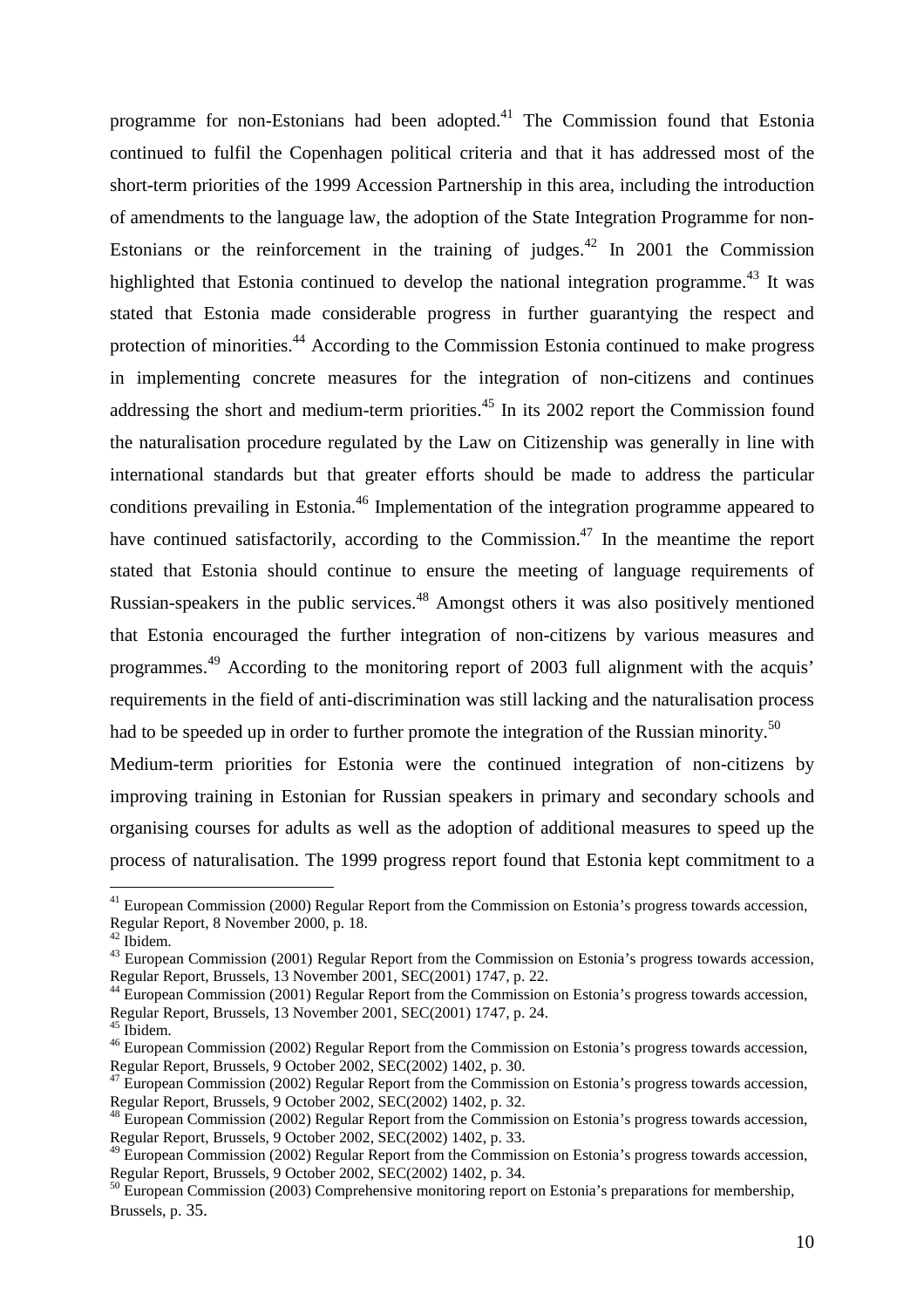policy of greater integration of non-citizens, also with regard to stateless children. According to the Commission steps had been taken to enhance the learning of Estonian in schools. In 2000 the Commission required the implementation of the national integration programme for non-Estonians to be monitored and in 2001 the report described some improvements with respect to the teaching of Estonian to non-Estonian speakers. In 2002 the Commission found that integration is continuing but that efforts were needed to ensure compliance of the language legislation's implementation with international obligations. In 2003 the Commission highlighted that further efforts were needed in the education area especially with regard to the training of bilingual teachers.<sup>51</sup>

## *Slovakia*

For Slovakia at the beginning of the accession process the adoption of legislative provisions on the use of minority languages and related implementing measures were defined as shortterm priorities.

In its opinion on Slovakia's application for membership of the European Union Brussels asked for improvement of the right of language use of the Hungarian minority and for comprehensive improvement of integration of the Roma into the Slovakian society.<sup>52</sup> In its 1998 report<sup>53</sup> the Commission claimed that the Roma minority continued to suffer discrimination and that there had been no progress concerning minority language legislation and in the implementation of the Basic Treaty wit Hungary.<sup>54</sup> In the meantime the Commission highlighted positively that the Slovak government had taken several initiatives in support of Roma families. In the report published in October 1999 the Commission remarked that legislation on minority languages had been adopted. Also it was highlighted that the Slovak authorities made significant progress, amongst others by appointing a Deputy Prime Minister for Human Rights, National Minorities and Regional Development who belonged to the Hungarian Coalition Party.<sup>55</sup> On the other hand Roma children continued to be over represented in schools for retarded children and other forms of school segregation were

<sup>51</sup> Ibidem.

<sup>52</sup> European Commission (1997) Agenda 2000 - Commission Opinion on Slovakia's Application for Membership of the European Union, DOC/97/20, Brussels, 15 July 1997, p. 22.

 $53$  The Commission paid special attention to the fact that a new Slovak government was in place and that the government had the opportunity to demonstrate Slovakia's commitment to the respect for human rights.

 $54$  European Commission (1998) Regular Report from the Commission on Slovakia's progress towards accession, p. 12.

<sup>&</sup>lt;sup>55</sup> European Commission (1999) Regular Report from the Commission on Slovakia's progress towards accession, Regular Report – 13/10/99, p. 16.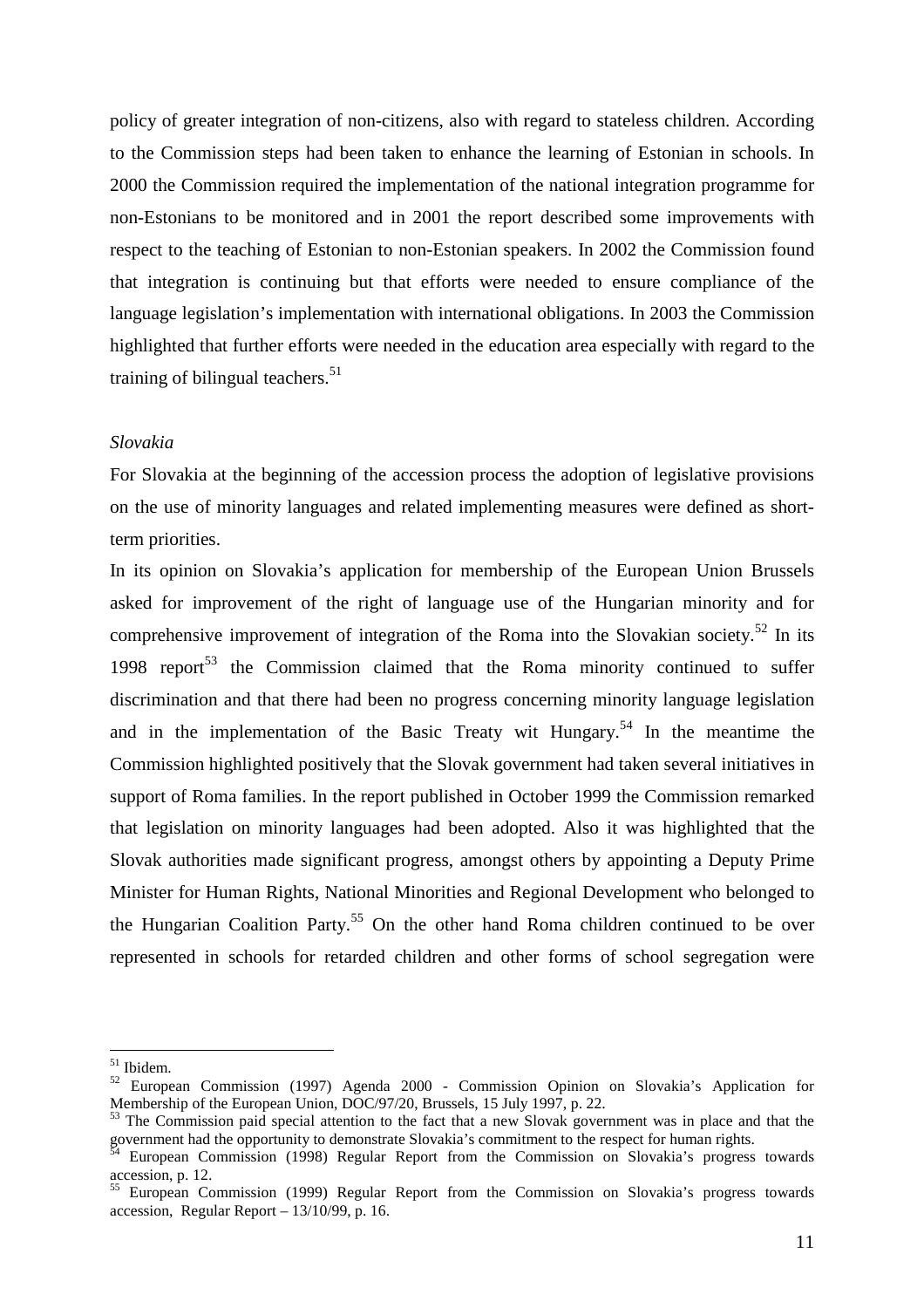reported.<sup>56</sup> In the meantime the Commission found at the next page of the same report that the government had taken significant steps on Roma issues and that programmes had been launched to support the education of Roma and fulfilled the Copenhagen political criteria, while at the same page the Commission asked for continued efforts to improve the situation of the Roma.<sup>57</sup> In the November 2000 report it was highlighted that the strategy for improving the situation of the Roma was not sufficiently operational and its budget allocation was insufficient.<sup>58</sup> No progress was recorded as far as the daily life of the Roma and the underrepresentation of Roma students in the higher educational system was concerned.<sup>59</sup> In the report published in November 2001 it was mentioned that there has been little tangible improvement in the situation of the Roma, e.g. as regards the housing conditions in the 'settlements', while problems with project funding delayed implementation.<sup>60</sup> In the meantime it was welcomed that the government largely agreed to the demands of the then ruling party SMK, representing the Hungarian minority and that in 2001 Slovakia ratified the European Charter of Regional and Minority Languages.<sup>61</sup> In 2002 the Commission highlighted that the recognised minorities in Slovakia continued to be comparatively well integrated in Slovak society, with the exception of the Roma minority, while in the meantime the Commission found that considerable further steps were taken to implement the Roma strategy aimed at improving the difficult situation the Roma community was facing.<sup>62</sup> It was highlighted that the strategy included a complex and ambitious programme for Roma settlements,<sup>63</sup> but that also proper implementation remained difficult due to co-ordination problems between ministries.<sup>64</sup> In addition, like in 2001, the Commission hinted to the difficult housing conditions of the Roma and repeated concerns over the under-representation of Roma students in the education system and the over-representation in school for retarded children.<sup>65</sup> These aspects as well as high unemployment led to deepened social exclusion, the

<sup>56</sup> European Commission (1999) Regular Report from the Commission on Slovakia's progress towards accession, Regular Report –  $13/10/99$ , p. 16.

<sup>57</sup> European Commission (1999) Regular Report from the Commission on Slovakia's progress towards accession, Regular Report – 13/10/99, p. 18.

<sup>58</sup> European Commission (2000) Regular Report from the Commission on Slovakia's progress towards accession, Regular Report, 8 November 2000, p. 21.

<sup>59</sup> Ibidem.

<sup>60</sup> European Commission (2001) Regular Report from the Commission on Slovakia's progress towards accession, Regular Report, Brussels, 13 November 2001, SEC(2001) 1754, p. 22.

 $<sup>61</sup>$  Ibidem.</sup>

 $62$  European Commission (2002) Regular Report from the Commission on Slovakia's progress towards accession, Regular Report, Brussels, 9 October 2002, SEC(2002) 1410, p. 30.

<sup>63</sup> Ibidem.

<sup>&</sup>lt;sup>64</sup> European Commission (2002) Regular Report from the Commission on Slovakia's progress towards accession, Regular Report, Brussels, 9 October 2002, SEC(2002) 1410, p. 31.

<sup>&</sup>lt;sup>65</sup> Ibidem.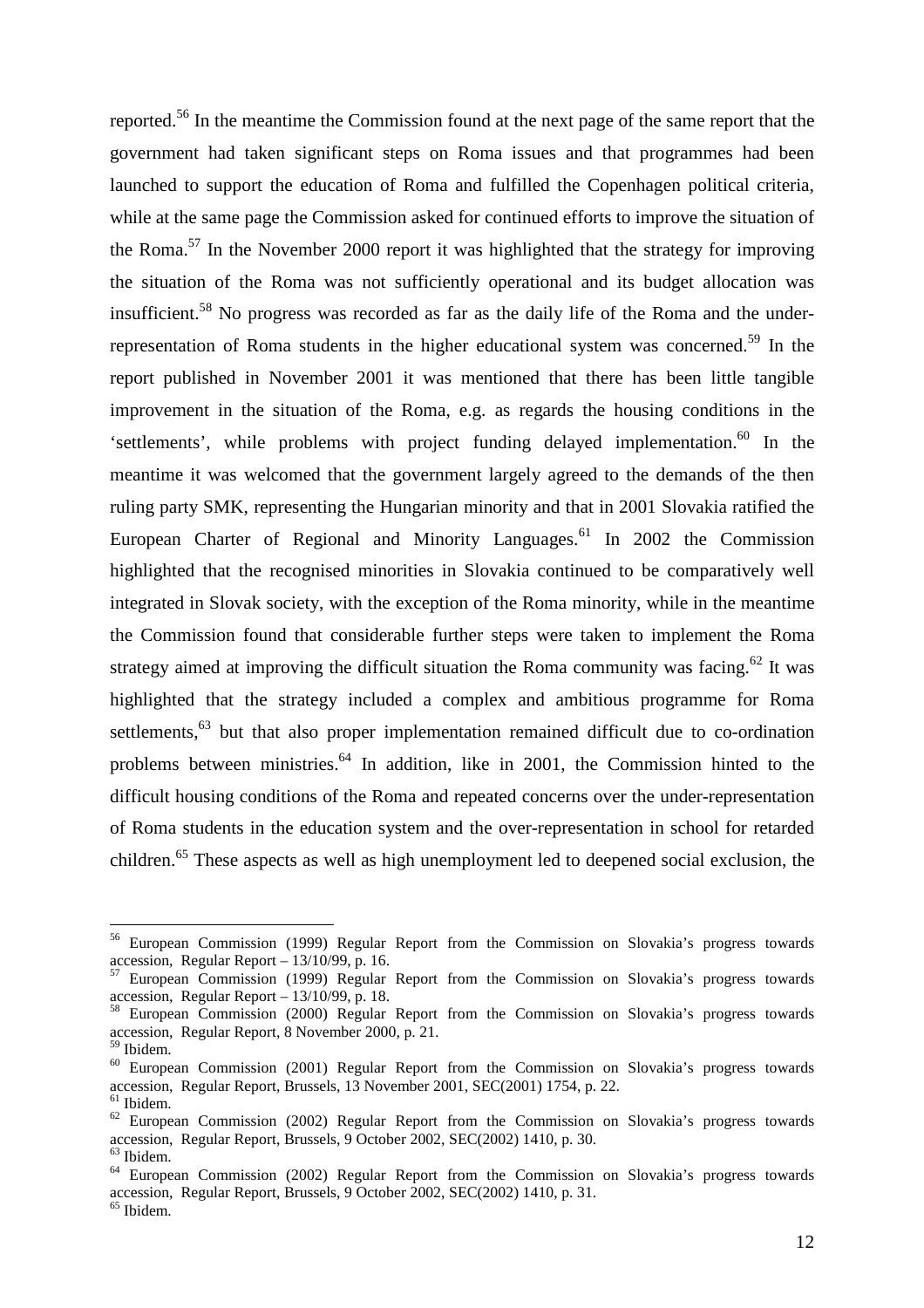Commission concluded, adding that these issues need to continue to be tackled as a priority.<sup>66</sup> In its 2003 monitoring report the Commission criticised Slovakia for only very partially transposing the EC legislation on anti-discrimination matters, especially as regard race or ethnic origin.<sup>67</sup> The Commission found that despite continuous efforts the situation of the Roma minority remained difficult and that social exclusion and discrimination in education, employment and access to public services as well as bad housing and infrastructure conditions prevailed.<sup>68</sup>

#### *Summary: General criticism of the EU's approach towards promoting minority protection*

During the association and accession process the EU asked most countries of Central and Eastern Europe to promote an overall inclusion of minorities into the economic, political and social life while in the meantime they were also requested to advance diversity, i.e. protecting special characteristics of minorities. As for the Baltic States, the emphasis was rather on equal opportunities for the Russo phone group, e.g. by promoting linguistic skills.

This implies that despite the fact that the political aspects of the Copenhagen criteria played a prominent role before the first invitations to the CEECs in 1997 to negotiate accession the issue was treated as country-specific. Meeting the EU's conditions has been described as being quite complicated, mainly because of the unprecedented salience of political conditionality for post-communist applicants.<sup>69</sup> Furthermore, it has often been claimed by accession states and scholars that the political conditions were only vaguely specified by the EU side, reflecting the lack of uniformity in practice and consensus in principle among existing member-states on fundamental constitutional issues such as regional devolution and provisions for minority rights.<sup>70</sup>

In addition, it was claimed that there was an absence of continuity and coherence in the EU's monitoring mechanism as the reports were characterized by ad hocism and no consistency of evaluation.<sup>71</sup> For example, the medium-term priorities for Slovakia mentioned the fostering

<sup>66</sup> European Commission (2002) Regular Report from the Commission on Slovakia's progress towards accession, Regular Report, Brussels, 9 October 2002, SEC(2002) 1410, p. 32.

 $<sup>67</sup>$  European Commission (2003) Comprehensive monitoring report on Slovakiaa's preparations for membership,</sup> Brussels, p. 33.

<sup>&</sup>lt;sup>68</sup> European Commission (2003) Comprehensive monitoring report on Slovakiaa's preparations for membership, Brussels, p. 34.

 $69$  J. Batt, 'Fuzzy Statehood' versus Hard Borders: the impact of EU enlargement on Romania and Yugoslavia, ESRC "One Europe or Several?" Programme, Working Paper 46/02, 2002, p. 12.

<sup>&</sup>lt;sup>70</sup> J. Batt, 'Fuzzy Statehood' versus Hard Borders: the impact of EU enlargement on Romania and Yugoslavia, ESRC "One Europe or Several?" Programme, Working Paper 46/02, 2002, p. 12; F. Schimmelfennig, U. Sedelmeier (eds.), The Europeanization of Central and Eastern Europa, Ithaca NY: Cornell University Press, 2005, p. 32.

<sup>&</sup>lt;sup>71</sup> J. Hughes, G. Sasse, Monitoring the Monitors: EU Enlargement Conditionality and Minority Protection in the CEECs, Journal on Ethnopolitics and Minority Issues in Europe, Issue 1/2003, p. 16.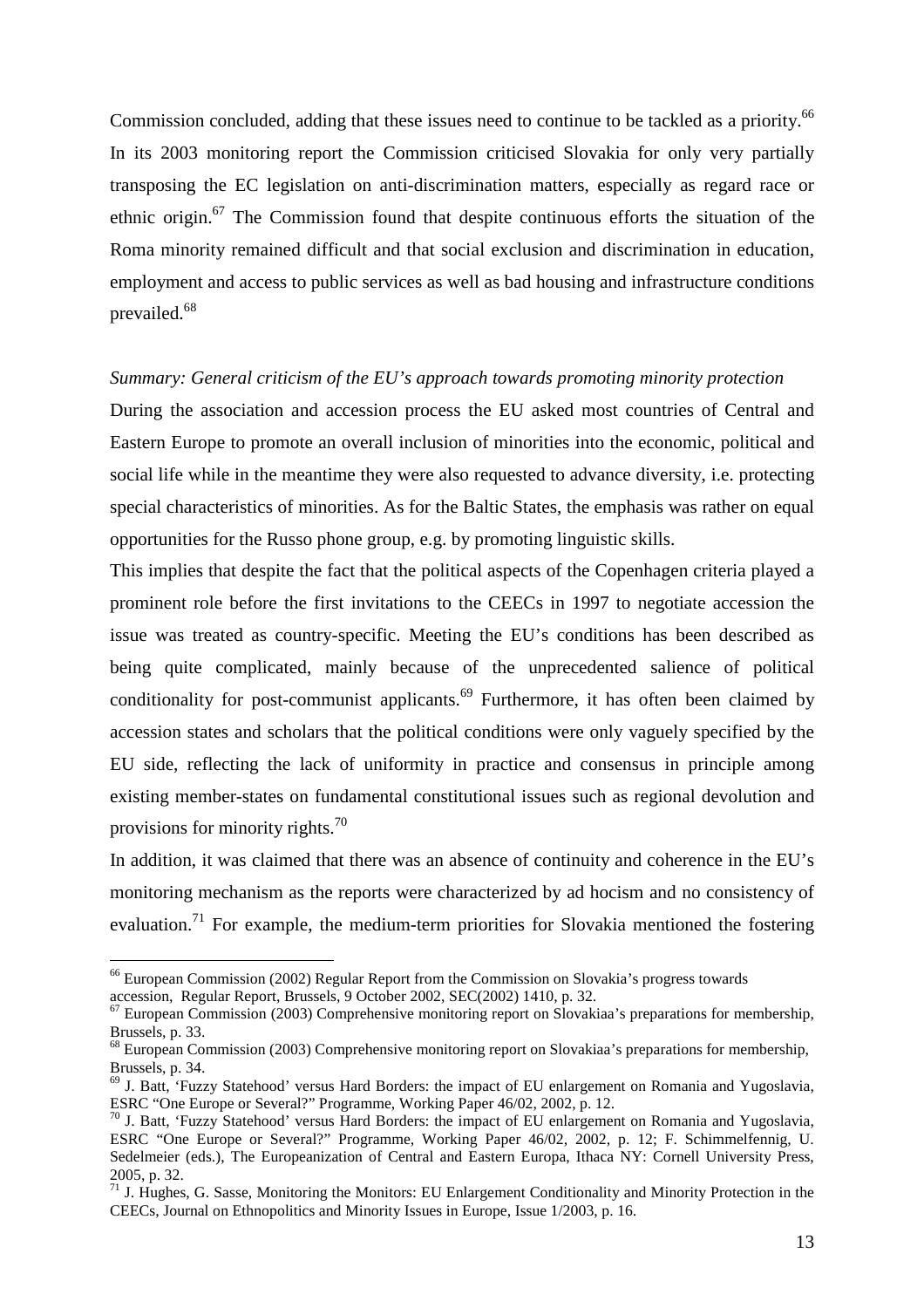and enhancing of policies and institutions which protect minority rights. Only in its 2001 report the Commission found that some improvements had been made to the law on minority languages.<sup>72</sup>

As Hughes and Sasse further criticized, the EU privileged the Russo phone and Roma minorities in its reports as they were of relevance for keeping good relations with its main energy supplier and for limiting migration issues.<sup>73</sup> Also the fact that the situation of the Roma was sharply criticized in some countries while at the same time the reports highlighted the ongoing fulfilment of the Copenhagen criteria indicates that minority protection was not one of the EU's main concerns.<sup>74</sup> The reports faced criticism as they illustrate the EU lack of clear benchmarks to measure progress as the emphasis is rather on legal reforms than the evaluation of implementation.<sup>75</sup>

The above mentioned also led to a lively debate in Central and Eastern European states about what kind of 'Europe' the countries were acceding to in terms of political and institutional design.<sup>76</sup> In addition, the Brussels-driven democratisation has found many critics for its topdown approach.<sup>77</sup>

# **III. New tools and policy goals determining the EU's strategy towards current applicants**

Already back in 1997, the Council agreed on a gradual approach regarding to the application of conditionality in the EU's relation with Western Balkans countries.<sup>78</sup> Conditionality is described as a developing process and requires amongst others non-discriminatory treatment of persons belonging to minorities as well as refugee return. In an annex to the Council conclusions a list of criteria is defined, including the right for minority groups to maintain own educational institutions and to use their own language before courts and public

<sup>72</sup> European Commission (2001) Regular Report from the Commission on Slovakia's progress towards accession, Regular Report, Brussels, 13 November 2001, SEC(2001) 1754, p. 22.  $3$  Ibidem.

<sup>74</sup> J. Hughes, G. Sasse, Monitoring the Monitors: EU Enlargement Conditionality and Minority Protection in the CEECs, Journal on Ethnopolitics and Minority Issues in Europe, Issue 1/2003, p. 17.

<sup>75</sup> J. Hughes, G. Sasse, Monitoring the Monitors: EU Enlargement Conditionality and Minority Protection in the CEECs, Journal on Ethnopolitics and Minority Issues in Europe, Issue 1/2003, p. 15.

<sup>76</sup> J. Batt, 'Fuzzy Statehood' versus Hard Borders: the impact of EU enlargement on Romania and Yugoslavia, ESRC "One Europe or Several?" Programme, Working Paper 46/02, 2002, p. 12.

<sup>&</sup>lt;sup>77</sup> S. Jora, International Organizations and Democratization models: the case of EU accession of Romania, CDAMS Discussion Papers 06/10E, 2006, p. 17.

<sup>&</sup>lt;sup>78</sup> Council Conclusions on the Application of Conditionality with a view to developing a Coherent EU Strategy for the Relations with the Countries in the Region", in Bulletin EU, 4 (1997), p. 137.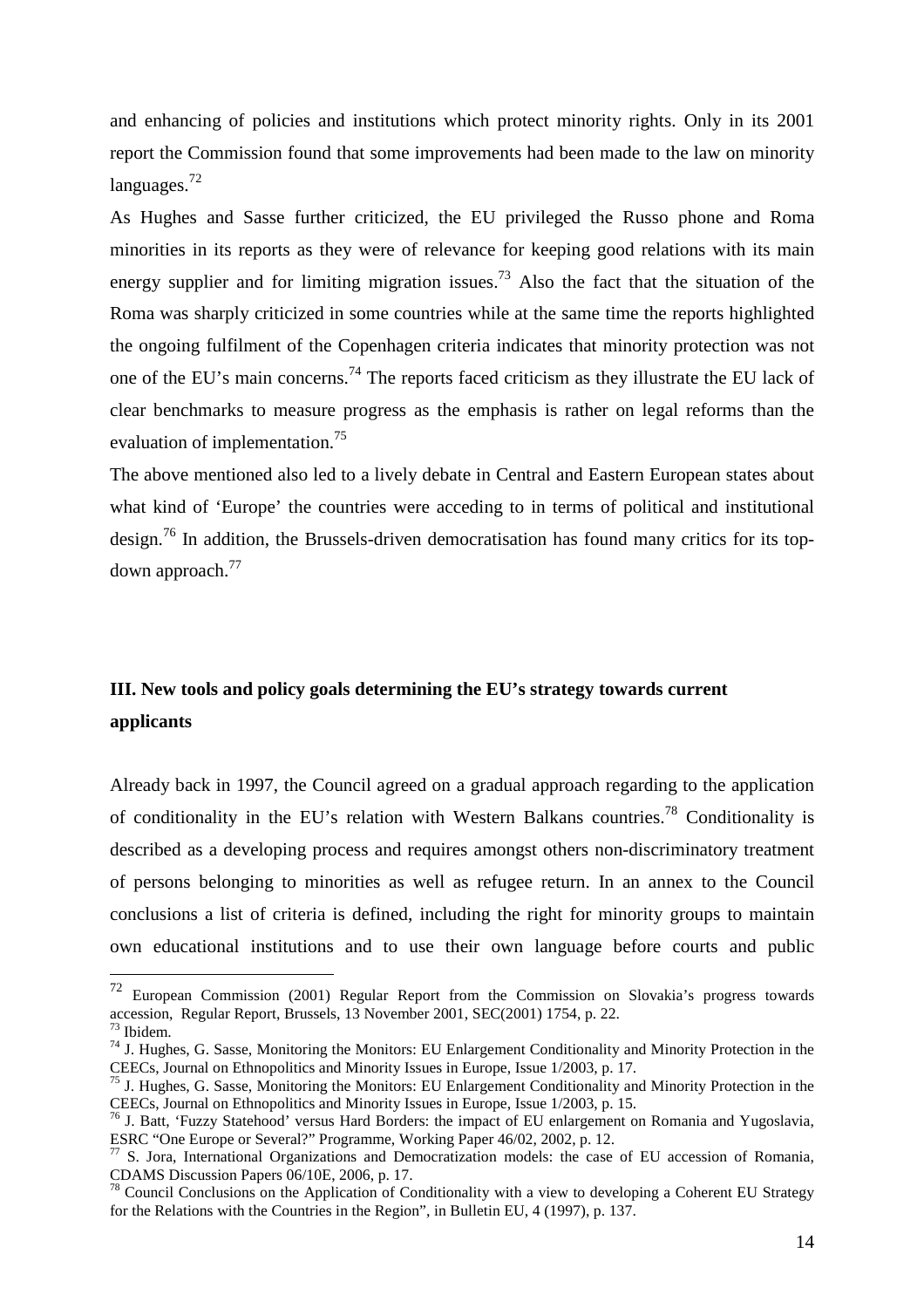authorities.<sup>79</sup> The Stabilisation and Association Process (SAP) combines this graduated approach with a country-to-country approach which aims at achieving greater flexibility in order to respond to country-specific needs.<sup>80</sup>

In November 2006, the Commission agreed on a renewed consensus on the enlargement of the European Union, which has been adopted by the EU head of states on month later.<sup>81</sup> The consensus aims at fostering fair and stricter conditionality and points to lessons learned from previous enlargements, including stronger emphasis on political dialogue and a systematic use of benchmarks.

## **III.1. From top-down to bottom-up back to top-down?**

The so-called 'double standards' on minority protection between member and candidate countries and among the candidates themselves, faced criticism within EU institutions, namely the European Parliament. For example the Intergroup for traditional minorities of the European Parliament, not least under influence by Hungarian MEPs, criticized the fact that minority standards that are to be fulfilled by EU candidates are not adhered to by the 'old European states', namely France and Greece, and that these double standards have further led to the new EU members threatening to move away from already achieved minority standards.<sup>82</sup> In this regard, there is a case for arguing that there has been limited bottom-up in terms of uploading criticism and lessons learned both by EU institutions and new member states.

This mentioned and pointing to the renewed consensus on enlargement and conditionality, it could be argued that the down-loading of conditions with respect to minority protection towards countries from the Western Balkans gained a new quality. As regards the EU's commitment to minority protection in third countries, the European Commission recently emphasized that it will continue to promote the values of non-discrimination and equal opportunities in its enlargement policy, with special attention to be paid to the rights of persons belonging to linguistic or cultural minorities.<sup>83</sup>

 $79$  See G. Toggenburg, A remaining share or a new part? The Union's role vis-à-vis minorities after the enlargement decade, EUI Working Paper LAW No. 2006/15, p. 4; see below.

<sup>80</sup> Ibidem.

<sup>81</sup> See IP/06/1523.

<sup>&</sup>lt;sup>82</sup> See http://www.living-diversity.eu/News/Eintrage/2007/12/6\_Eintrag\_1.html (accessed 10 March 2008) During the accession processes the Parliament was also critical about the progresses in candidate states as regards minority protection that had been described by the Commission, see e.g. for the case of Romania Pridham, G., The Scope and Limitations of Political Conditionality: Romania's Accession to the European Union, Comparative European Politics, 2007 (5), p. 354.

<sup>&</sup>lt;sup>83</sup> European Commission, Communication from the Commission to the European Parliament, the Council, the European Economic and Social Committee and the Committee of the Regions - Non-discrimination and equal opportunities: A renewed commitment, SEC(2008) 2172, Brussels, 2 July 2008 (COM(2008) 420 final), p. 7.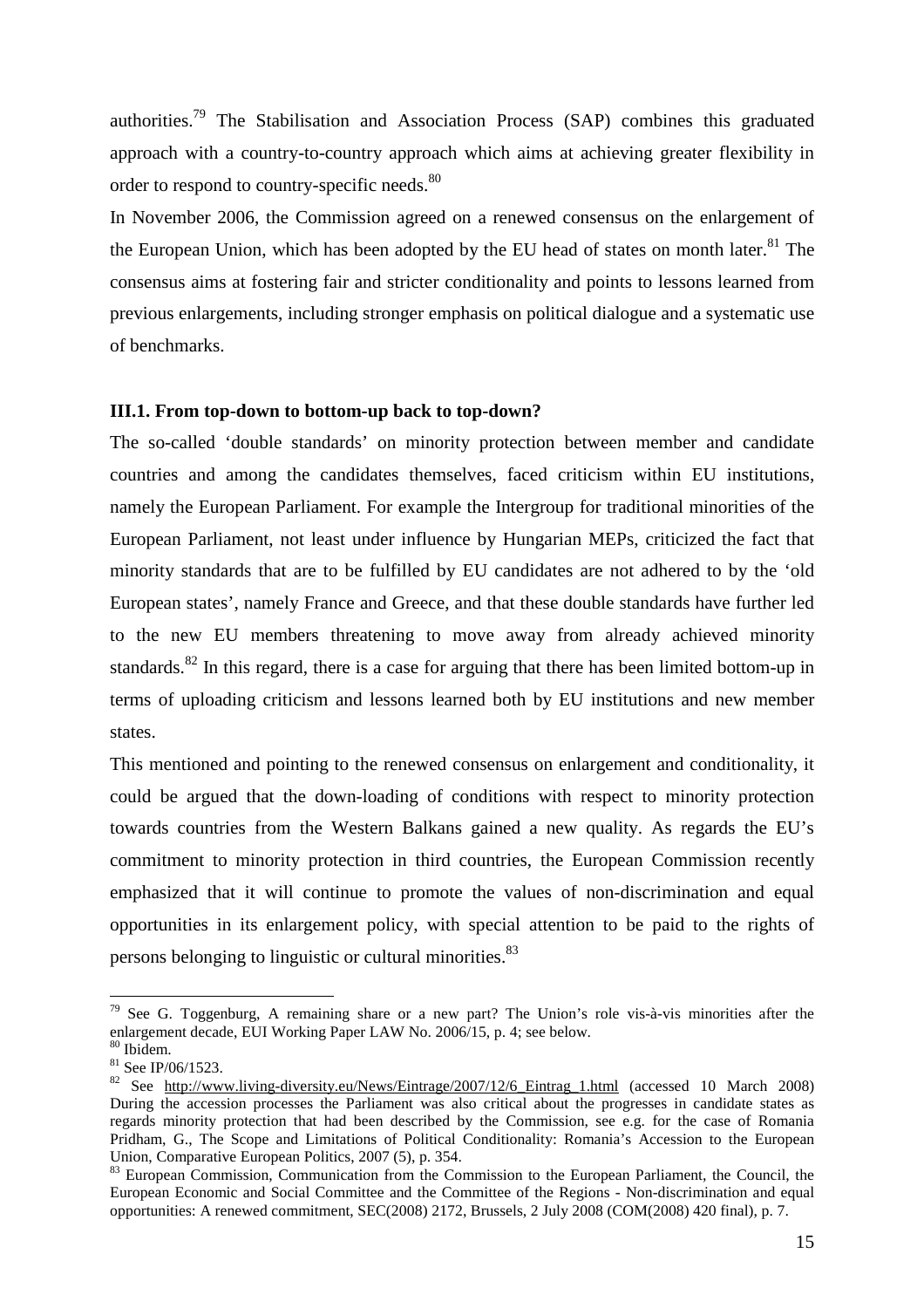Nevertheless, the experience of the 2004 and 2007 enlargements did not result in the elaboration of any serious minority protection standard that could be used by the EU both internally and externally, especially during the preparation of the enlargements to come.<sup>84</sup>

## **III.2. Renewed consensus and strict conditionality**

 $\overline{a}$ 

To date, Croatia and the Former Yugoslav Republic of Macedonia are the only countries of the Western Balkans region that have officially obtained the status of an EU candidate state. A revised conditionality policy for the region, following a 'graduated approach' specific to each country and established by the EU Council's conclusions on the application of conditionality in the Western Balkans as of 29 April 1997, $85$  has been described: Accession negotiations can only start when a number of more detailed conditions are fulfilled.<sup>86</sup> In this regard, the EU is provided with a sort of checklist in order to examine compliance with various requirements, namely the right of the minorities to establish and maintain their own educational, cultural and religious institutions, organisations or associations, adequate opportunities for minorities to use their own language before courts and public authorities as well as adequate protection of refugees and displaced persons returning to areas where they represent an ethnic minority.<sup>87</sup> Also, the EU heads of states and governments declared in 2003 at the EU-Western Balkans Summit that they all share the value of respecting "minority rights" (Thessaloniki Declaration).<sup>88</sup> Indeed, several programmes and initiatives by the EU and cooperating institutions show that Brussels – compared to its strategy towards the CEECs – more openly addresses the issue of minority protection vis-à-vis candidates and other states

<sup>&</sup>lt;sup>84</sup> D. Kochenov, Commission's Approach to Minority Protection during the Preparation of the EU's Eastern Enlargement: Is 2 Better than the Promised 1?, European Diversity and Autonomy Papers EDAP 02/2007, p. 10. Once post-communist countries joined the EU in 2004 and 2007, an approach to minority protection in those countries based on conditionality had to be abandoned, and European attempts to stimulate ethno-cultural diversity in the new member states have instead emphasized the themes of social inclusion, anti-discrimination and equal opportunities, see P. Vermeersch, Ethnic Minority Protection and Anti-discrimination in Central Europe Before and After EU Accession: the Case of Poland, in Journal on Ethnopolitics and Minorities in Europe, I/2007, p. 2. Not least, there were fears that due to the fact that there is no EU minority protection system, the reforms conducted during accession preparations that led to a certain degree of minority protection in the sense of promoting special linguistic or cultural rights could be threatened by the principle of equal treatment or non-discrimination which is fundamental to the functioning of the EU internal market.

<sup>&</sup>lt;sup>85</sup> See Council "Conclusions on the Application of Conditionality with a view to developing a Coherent EU Strategy for the Relations with the Countries in the Region", in: Bulletin EU, 4 (1997).

<sup>&</sup>lt;sup>86</sup> G. Toggenburg, A remaining share or a new part? The Union's role vis-à-vis minorities after the enlargement decade, EUI Working Paper LAW No. 2006/15, pp. 3 f, these include the credible offer to and a visible implementation of real opportunities for displaced persons (including so called "internal migrants") and refugees to return to their places of origin, absence of harassment initiated or tolerated by public authorities, absence of generally discriminatory treatment and harassment of minorities by public authorities absence of discriminatory treatment and harassment of independent media.

 $87$  G. Toggenburg, A remaining share or a new part? The Union's role vis-à-vis minorities after the enlargement decade, EUI Working Paper LAW No. 2006/15, p. 4, who describes the second-generation conditionality as being 'fine-tuned'.

<sup>88</sup> See Council document Nr. 10229/03, Thessaloniki, 21 June 2003, Par. 1.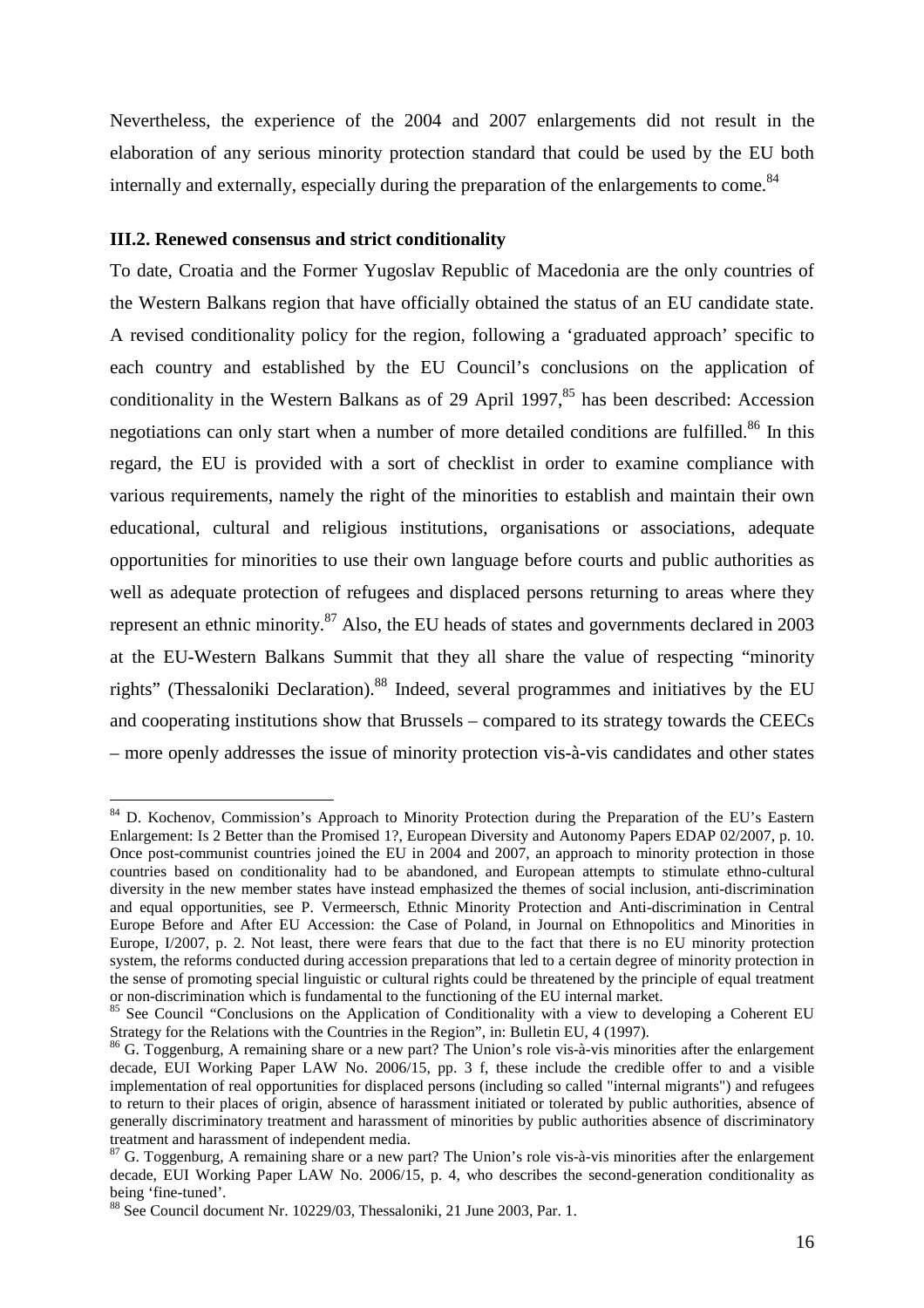from the Western Balkans region. For example the European Initiative for Democracy and Human Rights (EIDHR) identified combating racism, xenophobia, and discrimination against minorities as thematic and funding priorities.<sup>89</sup> Also the Stability Pact for South Eastern Europe which was adopted in 1999 imposes certain obligations on the signatory states, amongst others full respect of rights and freedoms of persons belonging to national minorities as well as the preservation of the multinational and multiethnic diversity of countries in the region.<sup>90</sup>

In its enlargement strategy for 2006 and  $2007<sup>91</sup>$  the EU Commission highlighted that rigorous conditionality is applied to all candidates and that progress depends on political reforms.<sup>92</sup> In the report, it introduced benchmarks as a new tool, being a result of lessons learnt from the fifth enlargement round.<sup>93</sup> Furthermore, it was pointed out that the political criteria will be fed into the negotiation process and that political issues will be addressed in the chapter on Judiciary and Fundamental Rights (chapter 23).<sup>94</sup> The enlargement strategy for 2007 and  $2008<sup>95</sup>$  includes a chapter about the renewed consensus on enlargement, describing the enlargement process as contributing to the promotion of European values,  $96$  whereas the 2008- $2009<sup>97</sup>$  report does not address the issue or the role of conditionality specifically.

# *Croatia*

 $\overline{a}$ 

The 2006 progress report described slow implementation of the Constitutional Law on National Minorities (CLNM) and problems relating to the representation of minorities in public institutions.<sup>98</sup> Furthermore, it is mentioned that some progress has been made with regard to education provided for the Serb minority language and script, while generally there is a lack of political will to foster employment.<sup>99</sup> The text also reports on negative

<sup>&</sup>lt;sup>89</sup> The Initiative was adopted by Council Regulation (EC) No 976/1999 (29 April 1999), laying down the requirements for the implementation of Community operations, see http://europa.eu.int/eur-lex/pri/en/oj/ dat/1999/l\_120/l\_12019990508en00080014.pdf.

end the constitution of the constituent of the constituent of the cologne casp.

<sup>&</sup>lt;sup>91</sup> COM(2006) 649, Communication from the Commission to the European Parliament and the Council, Enlargement Strategy and Main Challenges 2006 – 2007 Including annexed special report on the EU's capacity to integrate new members, Brussels, 8 November 2006.

 $92$  COM (2006) 649, p. 3.

 $93$  COM (2006) 649, p. 6, in the view of the Commission, they provide incentives for candidates to undertake necessary reforms at an early stage and they are measurable.

<sup>94</sup> Ibidem.

<sup>&</sup>lt;sup>95</sup> COM(2007) 663 final, Communication from the Commission to the European Parliament and the Council,

Enlargement Strategy and Main Challenges 2007 – 2008, Brussels, 6 November 2007.

 $96$  COM(2007) 663 final, p. 9.

<sup>&</sup>lt;sup>97</sup> COM(2008) 674 final, Communication from the Commission to the European Parliament and the Council, Enlargement Strategy and Main Challenges 2008 – 2009, Brussels, 5 November 2008.

<sup>98</sup> SEC(2006) 1385, Commission Staff Working Document, Croatia 2006 Progress Report {COM(2006) 649 final}, Brussels, 8 November 2006, p. 11.

<sup>&</sup>lt;sup>99</sup> Ibidem.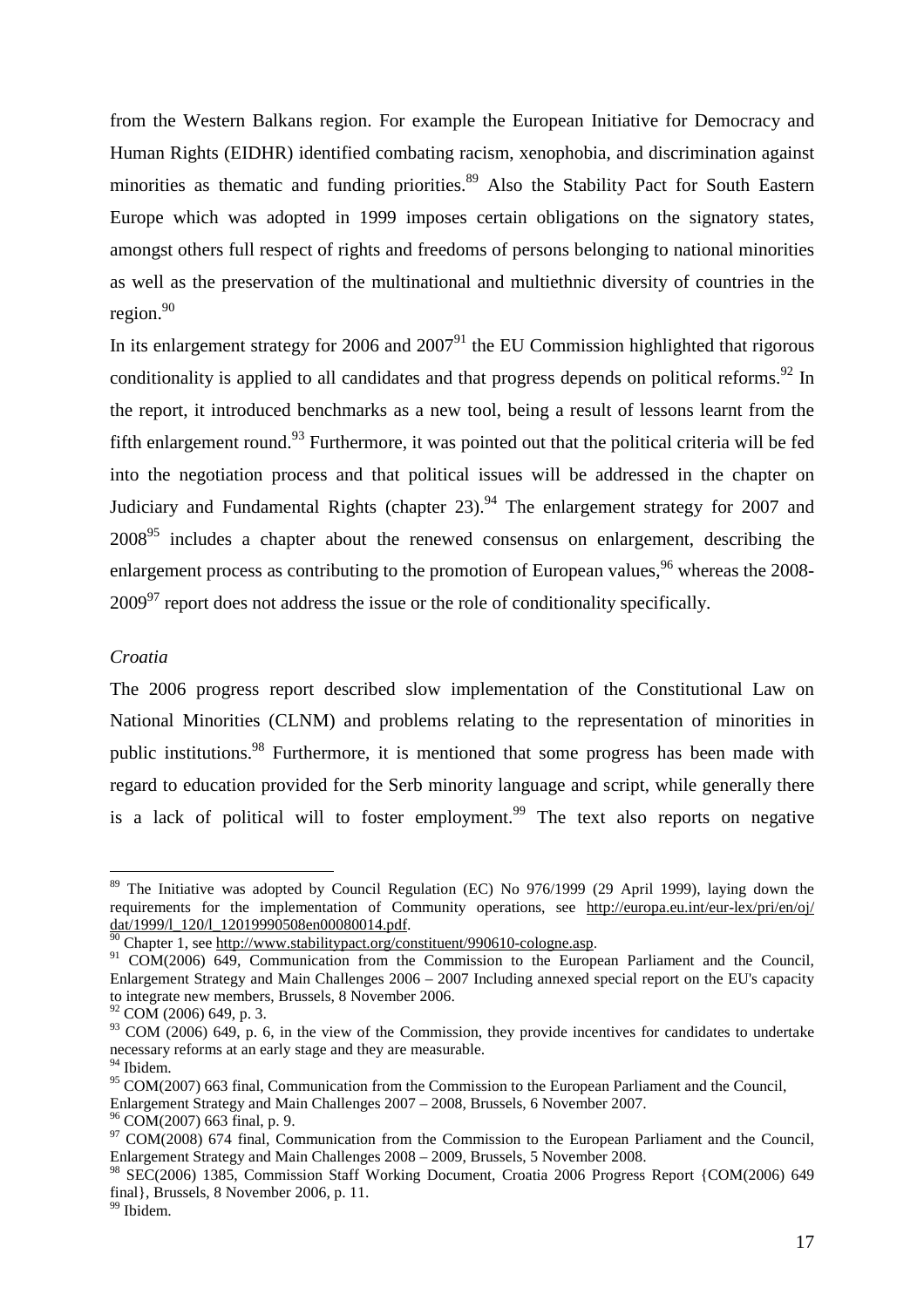stereotyping in the press and in TV as well as a lack of sources for schooling in Serbian language.<sup>100</sup> In addition, the Commission criticised real obstacles to the sustainable return of Serb refugees and the lack of a comprehensive anti-discrimination strategy.<sup>101</sup> With regard to the Roma minority, the report described slow progress with ongoing daily discrimination and high unemployment.<sup>102</sup> The paragraph on chapter 23 of the acquis communautaire (Judiciary and fundamental rights), referring to the paragraph on political conditions, simply stated that there was some progress in the area of minority rights and that a number of important challenges remained.<sup>103</sup>

The 2007 progress report describes some progress with regard to the implementation of the CLNM and welcomed the preparation of a recruitment plan for minorities in the state administration.<sup>104</sup> Nevertheless, acc. to the report the problem of under-representation of minorities in state administration, the judiciary and the police persisted, while negative stereotyping in the media decreased.<sup>105</sup> The report described mixed developments with regard to the Serb minority and limited progress concerning various issues related to refugee return.<sup>106</sup> As for the Roma, it was mentioned that the group's position is slowly improving and that the administration is developing a more positive approach, while discrimination and difficult living conditions remain.<sup>107</sup> With regard to chapter 23 of the acquis communautaire, the report somehow summarized the paragraph on the political criteria without referring to it. $108$ 

In its February 2008 decision on the principles and priorities of the Accession Partnership with Croatia<sup>109</sup>, the council highlighted that a main priority was to meet the Copenhagen criteria and that implementation of the Constitutional Law on National Minorities (CLNM) was a key priority. In this respect, the document also hints to 'best practice' in EU member states. In its key findings in the 2008 progress report on Croatia, the Commission emphasized that more attention needs to be paid to minority protection, especially refugee return.<sup>110</sup> In the

 $100$  SEC(2006) 1385, p. 15.

 $101$  Ibidem.

 $102$  SEC(2006) 1385, p. 16.

<sup>103</sup> SEC (2006), p. 54.

<sup>&</sup>lt;sup>104</sup> SEC(2007) 1431, Commission Staff Working Document, Croatia 2007 Progress Report accompanying the Communication from the Commission to the European Parliament and the Council, Enlargement Strategy and Main Challenges 2007-2008 {COM(2007) 663 final}, Brussels, 6 November 2007, p. 12.

<sup>&</sup>lt;sup>105</sup> SEC(2007) 1431, p. 13. <sup>106</sup> Ibidem.

<sup>&</sup>lt;sup>107</sup> SEC(2007) 1431, p. 14.

 $108$  SEC(2007) 1431, p. 53.

 $109$  Council Decision of 12 February 2008 on the principles, priorities and conditions contained in the Accession Partnership with Croatia and repealing Decision 2006/145/EC.

<sup>&</sup>lt;sup>110</sup> Key findings in progress report 2008, p. 1.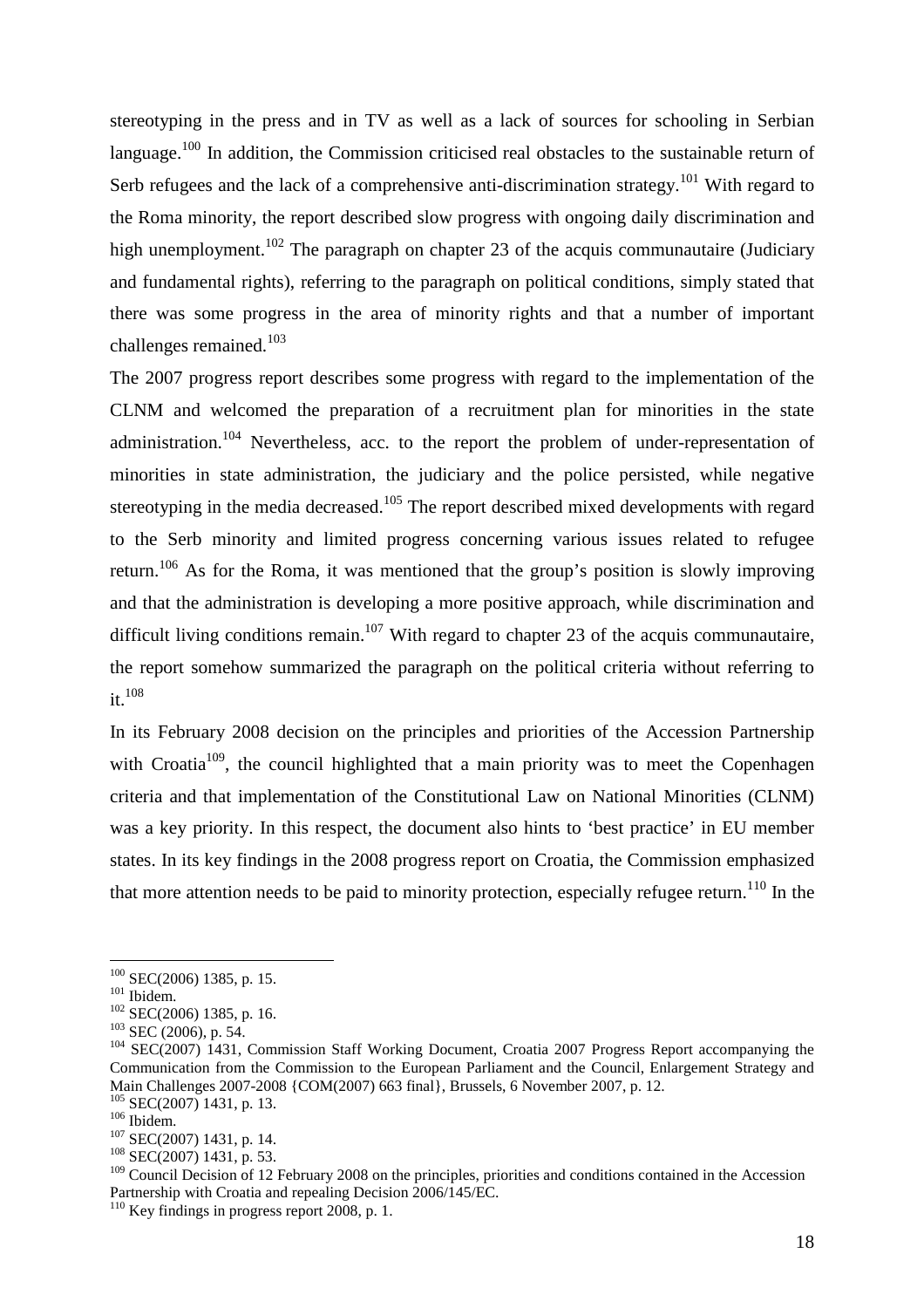2008 progress report<sup>111</sup>, the Commission described some progress with regard to the implementation of the CLNM and an employment plan adopted by the department for national minorities in the Central State Administration Office.<sup>112</sup> In the meantime, implementation problems relating to under-representation of minorities in state administration, the judiciary and the police are described.<sup>113</sup> Further, the report describes ongoing discrimination against the Serb minority and the continued need to encourage a spirit of tolerance and to facilitate refugee return.<sup>114</sup> The section about the situation of the Roma minority describes the administration's increasingly positive and pro-active approach towards the Roma while in the same time problems persist in terms of access to employment, housing and social protection.<sup>115</sup> The paragraph on chapter 23 of the acquis communautaire uses a similar wording when describing progress that has been made with regard to minorities or problems that continue to persist. $116$ 

### *Former Yugoslav Republic of Macedonia (FYROM)*

In 2006, the Commission found that in general, inter-ethnic relations continued to improve and that the number of complaints received by the Ombudsman for Minorities decreased substantially.<sup>117</sup> In addition, the report saw some progress in participation of non-majority communities<sup>118</sup> in public enterprises and administration and increased numbers students from non-majority groups enrolled in universities.<sup>119</sup> Nevertheless, it was emphasized that dialogue and trust-building between communities should be further developed to achieve sustainable progress and also the situation of the Roma community continued to cause concern.<sup>120</sup> The paragraph on chapter 23 of the acquis communautaire summarizes the principle findings of the paragraph about the political criteria without reference.<sup>121</sup>

<sup>&</sup>lt;sup>111</sup> SEC(2008) 2694, Commission Staff Working Document, Croatia 2008 Progress Report accompanying the Communication from the Commission to the European Parliament and the Council, Enlargement Strategy and Main Challenges 2008-2009 {COM(2008) 674), Brussels, 5 November 2008.

 $112$  SEC(2008) 2694, p. 13.

<sup>113</sup> Ibidem.

<sup>114</sup> Ibidem.

<sup>115</sup> SEC(2008) 2694, p. 14.

<sup>116</sup> See SEC(2008) 2694, p. 55.

<sup>&</sup>lt;sup>117</sup> SEC (2006)1387, Commission Staff Working Document, The former Yugoslav Republic of Macedonia 2006 Progress Report, {COM (2006) 649 final}, p. 14.

<sup>&</sup>lt;sup>118</sup> Interestingly, the reports on FYROM do not refer to minorities or minority groups, but to non-majority communities.

<sup>&</sup>lt;sup>119</sup> Ibidem.

<sup>&</sup>lt;sup>120</sup> SEC (2006)1387, p. 15.

<sup>121</sup> SEC (2006)1387, p. 47.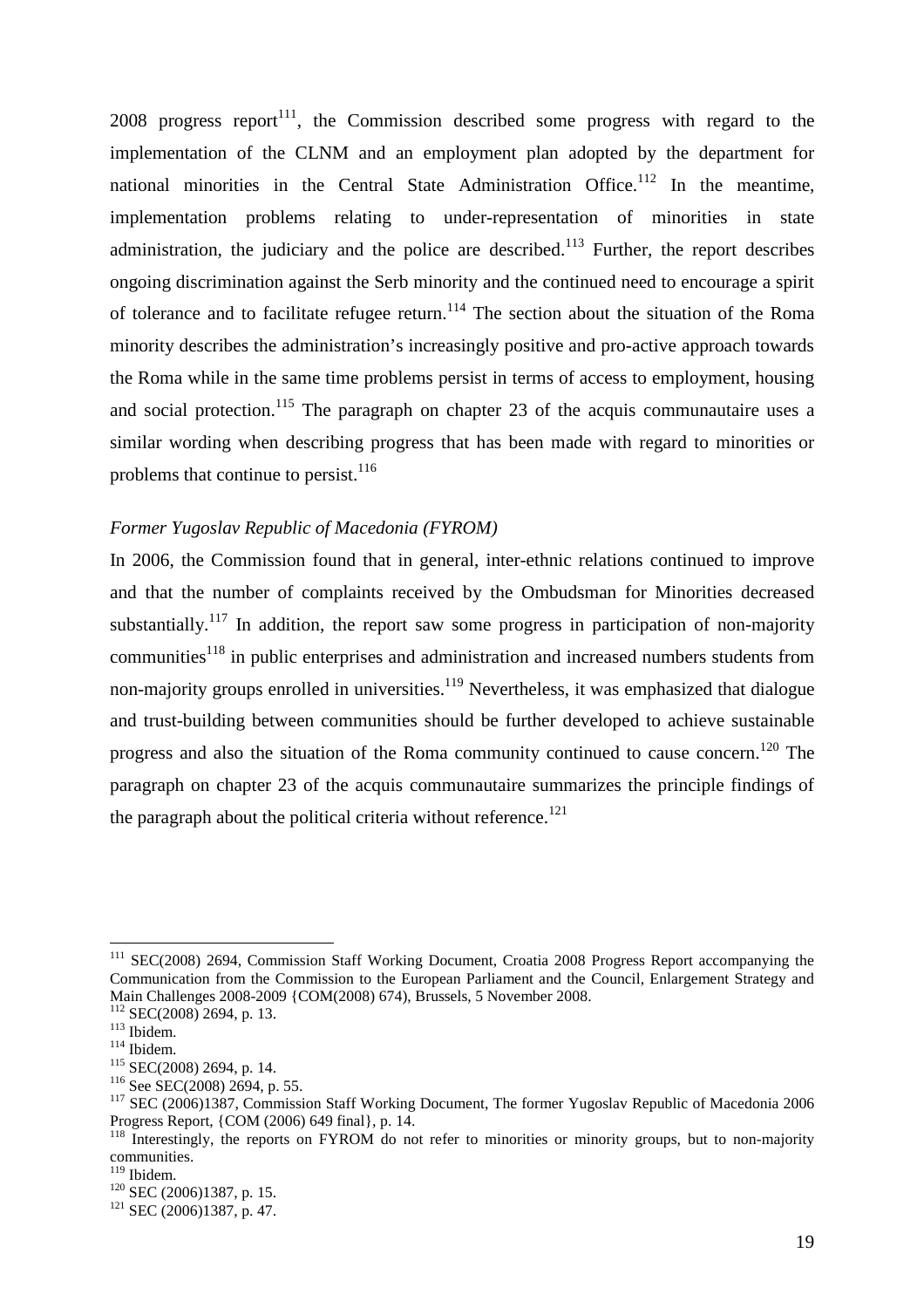In 2007, the report confirmed a remaining low level of inter-ethnic tensions, while dialogue and confidence-building among communities was slowly progressing.<sup>122</sup> In addition, there was some progress regarding equitable presentation, while in general integration of ethnic communities was quite limited.<sup>123</sup> With regard to the Roma, the Commission found that the country's Roma strategy yielded no visible results and that discrimination against Roma people continued.<sup>124</sup> In the report, the paragraph on the political criteria referred to chapter 23 on judiciary and fundamental rights, $125$  which again summarized the above mentioned.<sup>126</sup> In its 2008 report, the Commission welcomed the law on the use of languages spoken by at least 20% of citizens which was adopted in August.<sup>127</sup> In addition, the report found that interethnic tensions were generally at a low level but have intensified in some areas and at certain moments.<sup>128</sup> Furthermore, some progress towards implementing the strategy for equitable representation of ethnic communities in the public sector was confirmed.<sup>129</sup> While the right to education in one's mother tongue has contributed to the delivery of education services based on ethnicity even in ethnically mixed municipalities, integration of ethnic communities remained rather limited, in particular at the local level.<sup>130</sup> With regard to chapter 23 of the acquis communautaire, the report describes some progress in the field of minority rights and cultural rights, adding that further significant efforts are required.<sup>131</sup> The paragraph criticizes that the integration of ethnic communities, particularly of the Roma, remains limited and the

# *Summary*

The above summarized key findings of the progress reports for Estonia and Slovakia as well as Croatia and FYROM show that there are many similarities between the past and current enlargement round, except the mentioning of minority issues in chapter 23 of the acquis communautaire. Despite the EU Commission' efforts to foster strict conditionality, continuity and consistency, still the wording of the progress reports allows two read about 'significant

ethnic fragmentation of primary and secondary education is a concern.<sup>132</sup>

<sup>&</sup>lt;sup>122</sup> SEC(2007) 1432, Commission Staff Working Document, The Former Yugoslav Republic of Macedonia 2007, Progress Report, accompanying the Communication from the Commission to the European Parliament and the Council, Enlargement Strategy and Main Challenges 2007-2008, {COM(2007) 663 final}, Brussels, 6 November 2007, p. 15.

<sup>123</sup> Ibidem.

 $124$  SEC(2007) 1432, p. 16.

<sup>125</sup> Ibidem.

<sup>&</sup>lt;sup>126</sup> SEC(2007) 1432, p. 53.

<sup>&</sup>lt;sup>127</sup> SEC(2008) 2695, Commission Staff Working Document, The Former Yugoslav Republic of Macedonia 2008, Progress Report, accompanying the Communication from the Commission to the European Parliament and the Council, Enlargement Strategy and Main Challenges 2008-2009, {COM(2008) 674}, p. 19.

<sup>128</sup> Ibidem.

<sup>129</sup> SEC(2008) 2695, p. 20.

<sup>&</sup>lt;sup>130</sup> Ibidem, the reports describes tendencies of segregated schooling.

<sup>&</sup>lt;sup>131</sup> SEC(2008) 2695, p. 61.

<sup>132</sup> Ibidem.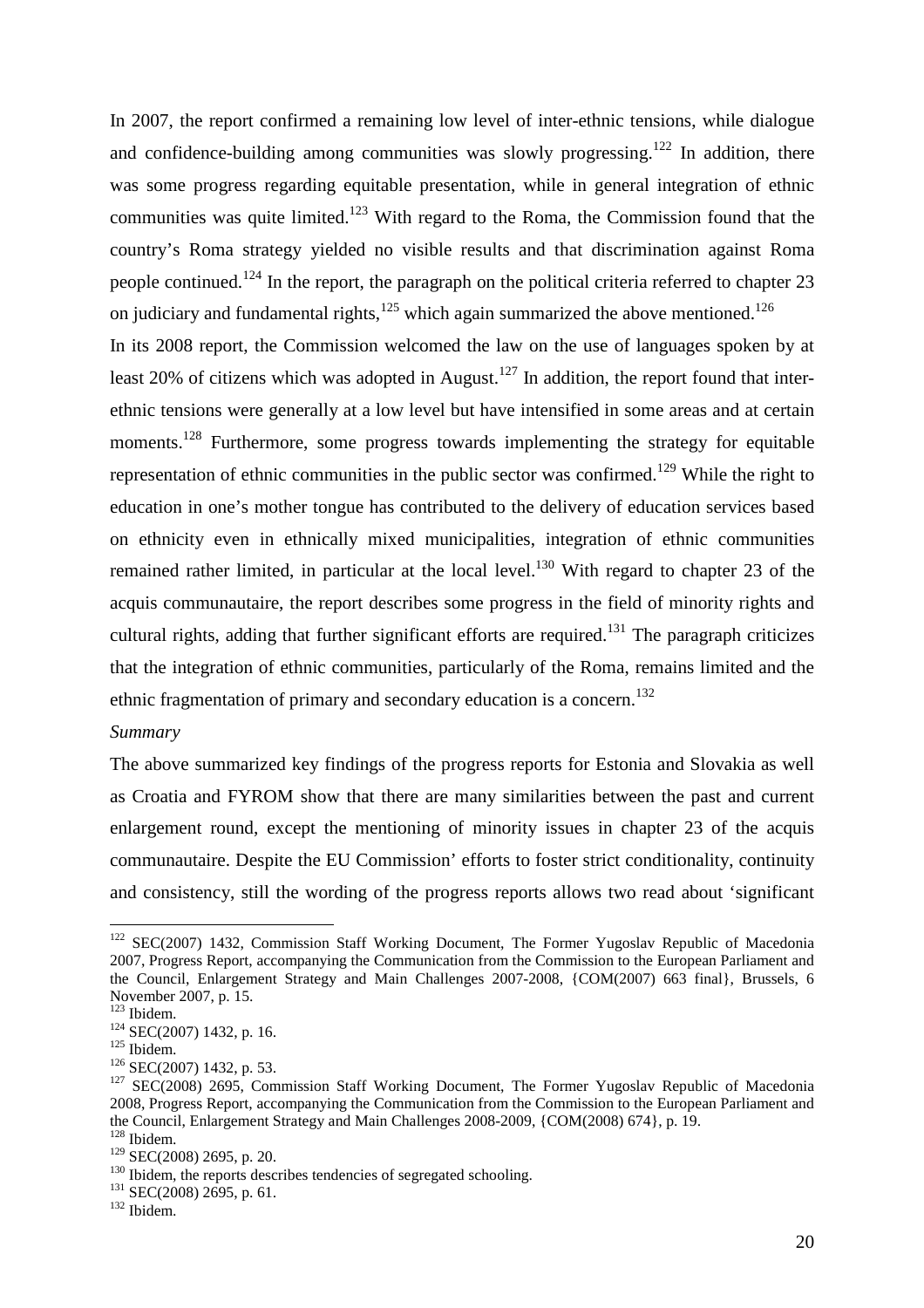improvements' and 'missing efforts' in a certain field of minority integration in the same report.

Various organisations, NGOs and agencies have observed that members of minority groups are particularly in danger of being discriminated against at local level, be it by disruptions of the return of refugees or discrimination against Roma, not least because the local level is less susceptible to international pressure: Especially at the beginning of the monitoring process, the monitoring of minority rights is focused at national level and on national minorities.<sup>133</sup> For example, in the Former Yugoslav Republic of Macedonia, the necessary changes of municipal borders in the ongoing decentralisation process affected the populations of each municipality and directly affected majority/minority ratios, in many cases having adverse effects on interethnic relations.<sup>134</sup> The example of decentralisation processes, promoted by the European Union (amongst other) in order to achieve economic and social inclusion of all groups, shows that in particular for the Western Balkans countries, policies aiming at improving the life of minorities need to be tailor-made for each case.

## **IV. Is there a revised strategy?**

Generally speaking, minority protection is much more visible on the EU's current enlargement agenda. This is reflected in various documents and might also respond to Brussels' greater interest to promote stability and security in the Western Balkans. Vis-à-vis the countries of the region, the EU Commission is eager to stick to the newly defined principles of conditionality<sup>135</sup>, transparency, consistency and continuity. For example, in contrast to past accession negotiations, minority protection was introduced into chapter 23 of the acquis communautaire (Justice and fundamental rights). Nevertheless, screening the EU's annual progress reports and the enlargement strategy for Croatia and FYROM, it seems that there is also repetition of past accession negotiations, e.g. in terms of wording or the focus on single minority groups. Not least, there is still a lack of EU internal commitment to minority protection and the situation of double standards remains, impacting Brussels' consistency and continuity of 'strict conditionality'. In terms of theory, the lack of an EU-inherent system of minority protection also prevents the uploading of lessons learned from previous enlargement

<sup>&</sup>lt;sup>133</sup> International Commission on the Balkans 2005: 33.

<sup>&</sup>lt;sup>134</sup> European Agency for Reconstruction, Minority Issues Mainstreaming - A Practial Guide for European Agency for Reconstruction Programmes, Thessaloniki/Flensburg European Agency For Reconstruction, 2006, p. 110.

<sup>&</sup>lt;sup>135</sup> Some scholars talk about a fine-tuned or second generation conditionality, see e.g. G. Toggenburg, A remaining share or a new part? The Union's role vis-à-vis minorities after the enlargement decade, EUI Working Paper LAW No. 2006/15, p. 4.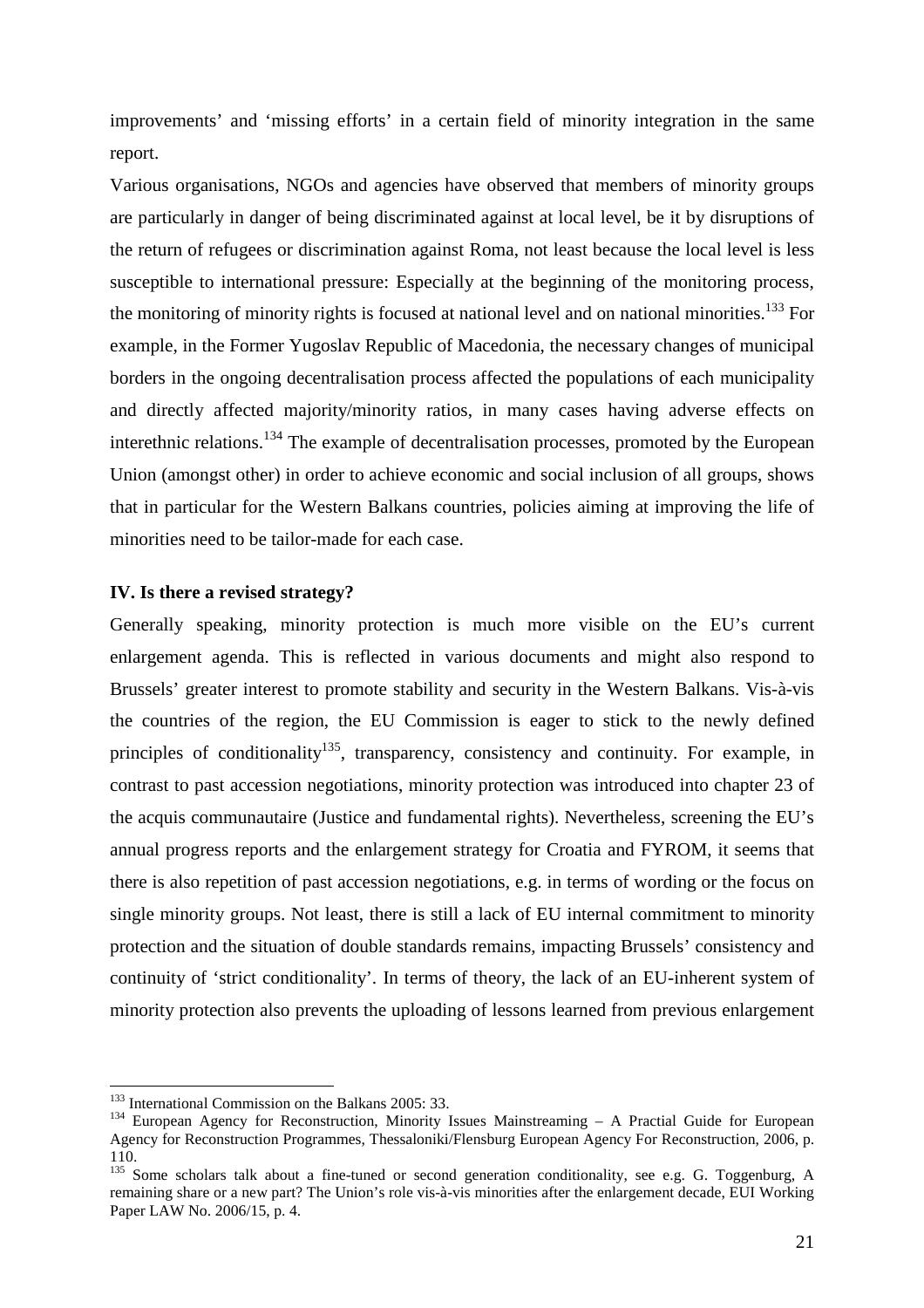rounds by EU institutions other than the Commission or new member states. Therefore, the download of a revised strategy remains limited to a certain extent.

# **Conclusion**

The 2004 and 2007 enlargement rounds influenced the EU's current enlargement strategy with regard to minority issues to a certain extent. While the EU Commission in its progress reports takes into account special features of the region and attempts to remain committed to the principle of strict conditionality, it seems that on the other hand the progress reports appear to be quite similar to those issued during past accession preparations.

Furthermore, double standards remain and will continue influencing the continuity and consistency of conditions and evaluation of progress made by candidate countries. In the meantime, despite a certain lack of consistency and clarity, it could be argued that the socalled enlargement fatigue and discussions about Europe's boundaries and integration capacity could lead current candidate countries to even greater efforts to comply with the EU's requirements regarding minorities.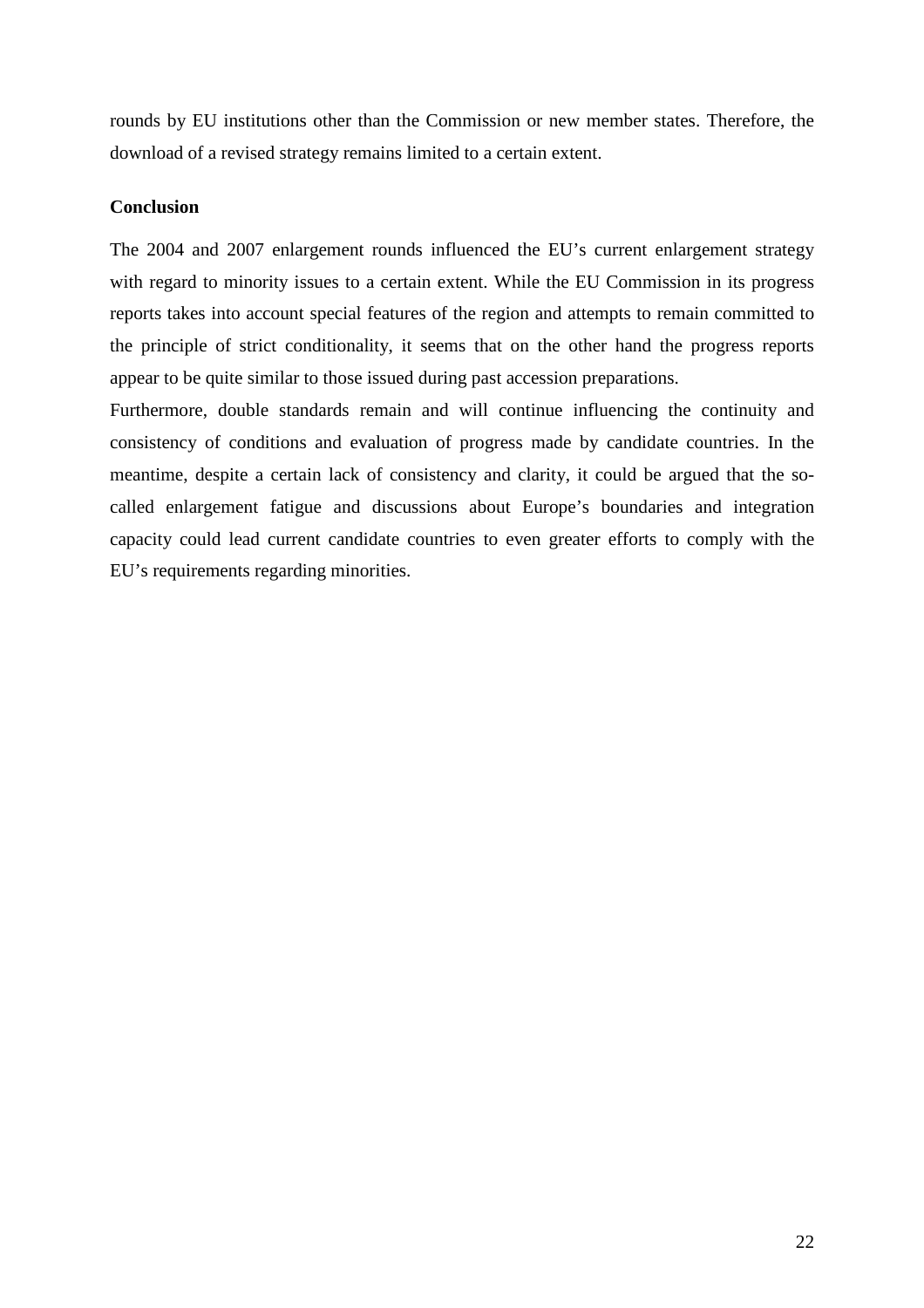#### **Bibliography**

- Börzel, T. (2002), Pace-Setting, Foot-Dragging, and Fence-Sitting: Member State Responses to Europeanization, Journal of Common Market Studies, No. 40 (2), pp. 193–214.

- Börzel, T., Risse, T. (2003), Conceptualizing the Domestic Impact of Europe, in: K. Featherstone, C. Radaelli (eds.), The Politics of Europeanization, Oxford, pp. 55–78.

- Caporaso, J. (2007), The Three Worlds of Regional Integration Theorie, in: P. Graziano, M. Vink (eds.), Europeanization: New Research Agendas, Palgrave 2007.

- Council Decision of 12 February 2008 on the principles, priorities and conditions contained in the Accession Partnership with Croatia and repealing Decision 2006/145/EC.

- Council Regulation (EC) No 976/1999 (29 April 1999), laying down the requirements for the implementation of Community operations.

- Council Conclusions on the Application of Conditionality with a view to developing a Coherent EU Strategy for the Relations with the Countries in the Region", in Bulletin EU, 4 (1997).

- Dimitrova, A. (2004) Enlargement driven change and post communist transformations: A new perspective, in: A. Dimitrova (ed.), Driven to Change: The European Union's Enlargement Viewed from the East, Manchester University Press.

- European Agency for Reconstruction (2006) Minority Issues Mainstreaming – A Practial Guide for European Agency for Reconstruction Programmes, Thessaloniki/Flensburg.

- European Commission, Communication from the Commission to the European Parliament, the Council, the European Economic and Social Committee and the Committee of the Regions - Nondiscrimination and equal opportunities: A renewed commitment, SEC(2008) 2172, Brussels, 2 July 2008 (COM(2008) 420 final).

- European Commission, COM(2008) 674 final, Communication from the Commission to the European Parliament and the Council, Enlargement Strategy and Main Challenges 2008 – 2009, Brussels, 5 November 2008.

- European Commission, SEC(2008) 2695, Commission Staff Working Document, The Former Yugoslav Republic of Macedonia 2008, Progress Report, accompanying the Communication from the Commission to the European Parliament and the Council, Enlargement Strategy and Main Challenges 2008-2009, {COM(2008) 674}.

- European Commission, SEC(2008) 2694, Commission Staff Working Document, Croatia 2008 Progress Report accompanying the Communication from the Commission to the European Parliament and the Council, Enlargement Strategy and Main Challenges 2008-2009 {COM(2008) 674), Brussels, 5 November 2008.

- European Commission, SEC(2007) 1431, Commission Staff Working Document, Croatia 2007 Progress Report accompanying the Communication from the Commission to the European Parliament and the Council, Enlargement Strategy and Main Challenges 2007-2008 {COM(2007) 663 final}, Brussels, 6 November 2007.

- European Commission, SEC(2007) 1432, Commission Staff Working Document, The Former Yugoslav Republic of Macedonia 2007, Progress Report, accompanying the Communication from the Commission to the European Parliament and the Council, Enlargement Strategy and Main Challenges 2007-2008, {COM(2007) 663 final}, Brussels, 6 November 2007.

- European Commission, COM(2007) 663 final, Communication from the Commission to the European Parliament and the Council, Enlargement Strategy and Main Challenges 2007 – 2008, Brussels, 6 November 2007.

- European Commission, SEC(2006) 1385, Commission Staff Working Document, Croatia 2006 Progress Report {COM(2006) 649 final}, Brussels, 8 November 2006.

- European Commission, COM(2006) 649, Communication from the Commission to the European Parliament and the Council, Enlargement Strategy and Main Challenges 2006 – 2007 Including annexed special report on the EU's capacity to integrate new members, Brussels, 8 November 2006.

- European Commission, SEC (2006)1387, Commission Staff Working Document, The former Yugoslav Republic of Macedonia 2006 Progress Report, {COM (2006) 649 final}.

- European Commission (2003) Comprehensive monitoring report on Slovakiaa's preparations for membership, Brussels.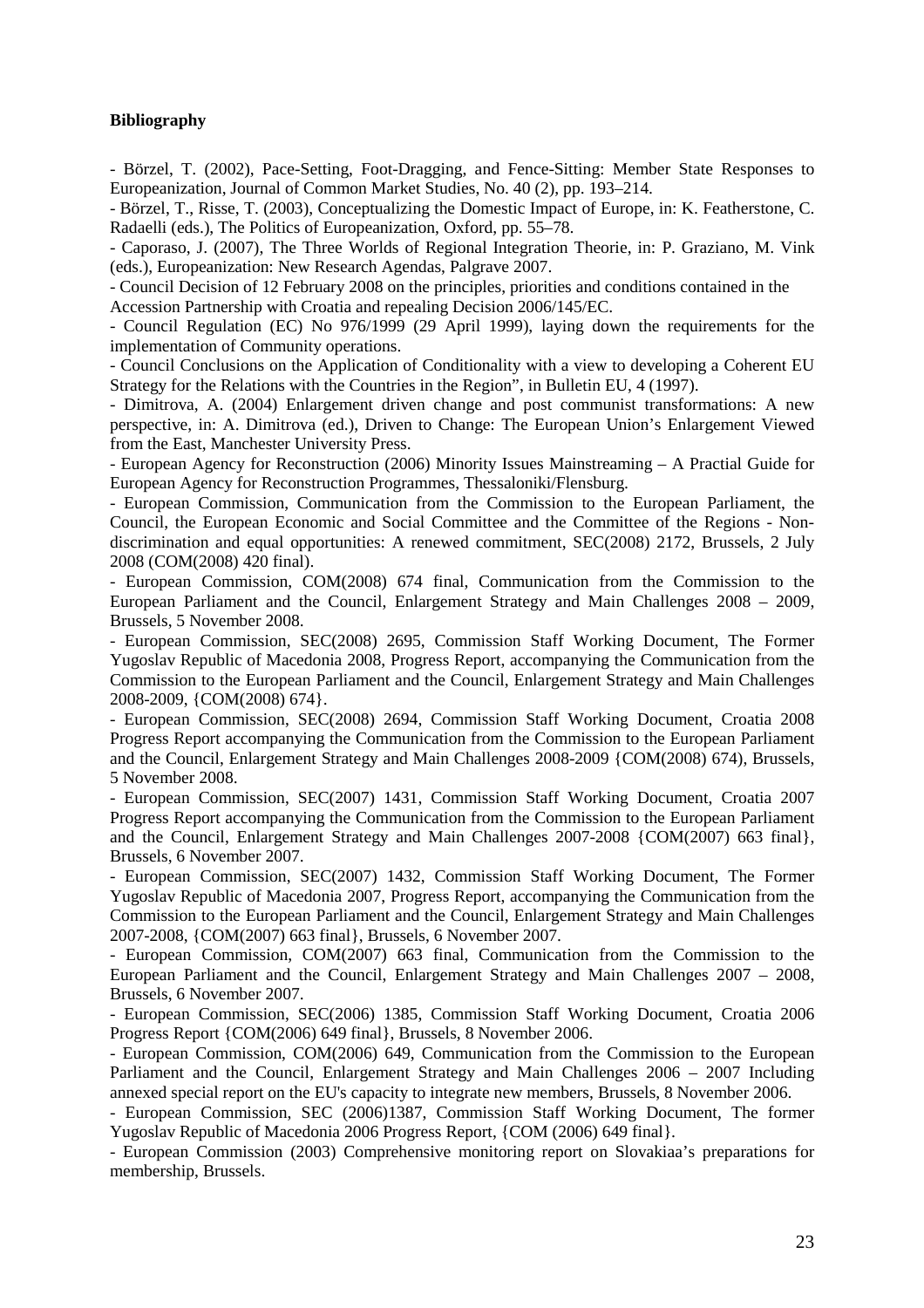- European Commission (2003) Comprehensive monitoring report on Estonia's preparations for membership, Brussels.

- European Commission (2002) Strategy paper COM (2002), SEC (2002) 1400-1402.

- European Commission (2002) Regular Report from the Commission on Slovakia's progress towards accession, Regular Report, Brussels, 9 October 2002, SEC(2002) 1410.

- European Commission (2002) Regular Report from the Commission on Estonia's progress towards accession, Regular Report, Brussels, 9 October 2002, SEC(2002) 1402.

- European Commission, Communication from the Commission to the Council and the European Parliament – The EU's Role in Promoting Human Rights and Democratisation in Third Countries, COM (2001) 252 final of 8 June 2001.

- European Commission (2001) Regular Report from the Commission on Slovakia's progress towards accession, Regular Report, Brussels, 13 November 2001, SEC(2001) 1754.

- European Commission (2001) Regular Report from the Commission on Estonia's progress towards accession, Regular Report, Brussels, 13 November 2001, SEC(2001) 1747.

- European Commission (2000) Regular Report from the Commission on Slovakia's progress towards accession, Regular Report, 8 November 2000.

- European Commission (2000) Regular Report from the Commission on Estonia's progress towards accession, Regular Report, 8 November 2000.

- European Commission (1999) Regular Report from the Commission on Slovakia's progress towards accession, Regular Report – 13/10/99.

- European Commission (1999) Regular Report from the Commission on Estonia's progress towards accession, Regular Report – 13/10/99.

- European Commission (1998) Regular Report from the Commission on Slovakia's progress towards accession.

- European Commission (1998) Regular Report from the Commission on Estonia's progress towards accession.

- European Commission (1997) Agenda 2000 - Commission Opinion on Slovakia's Application for Membership of the European Union, DOC/97/20, Brussels, 15 July 1997.

- European Commission (1997) Agenda 2000: For a Stronger and Wider Union, COM (97) 2000, 15 July 1997.

- Héritier, A., Kerwer, D. Knill, C., Lehmkuhl, D. et al. (2001) (eds.), Differential Europe: The European Union Impact on National Policy Making, New York–Oxford.

- Hughes, J., Sasse G. (2003) Monitoring the Monitors: EU Enlargement Conditionality and Minority Protection in the CEECs, Journal on Ethnopolitics and Minority Issues in Europe, Issue 1/2003.

- Ilcheva, M. (2005) Preparing for the New Minorities in Europe: The EU Influence on National Minority Protection in Romania and Slovakia, Jean Monnet/Robert Schuman Paper Series Vol.5 No. 25.

- Jora, S. (2006) International Organizations and Democratization models: the case of EU accession of Romania, CDAMS Discussion Papers 06/10E.

- Kochenov, D. (2007) Commission's Approach to Minority Protection during the Preparation of the EU's Eastern Enlargement: Is 2 Better than the Promised 1?, European Diversity and Autonomy Papers EDAP 02/2007.

- Kohler-Koch, B., Europäisierung: Plädoyer für eine Horizonterweiterung, in: Knodt, M., Kohler-Koch, B. (2000) (eds.), Deutschland zwischen Europäisierung und Selbstbehauptung, Frankfurt 2000, pp. 11–31.

- Pridham, G. (2007) The Scope and Limitations of Political Conditionality: Romania's Accession to the European Union, Comparative European Politics, 2007 (5), pp. 347–376.

--- (2005) Designing Democracy: EU Enlargement and Regime Chance in Post-Communist Europe, Basingstoke: Palgrave.

- Radaelli, C. (2000), Whither Europeanization? Concept Stretching and Substantive Change, European Integration Online Papers 4 (8), 2000.

- Risse, T., Green Cowles, M., Caporaso, J. (2003) (eds.), Transforming Europe: Europeanization and Domestic Change, Ithaca NY 2003.

- Sasse, G. (2005) EU Conditionality and Minority Rights: Translating the Copenhagen Criterion into Policy, EUI Working Paper RSCAS No. 2005/16.